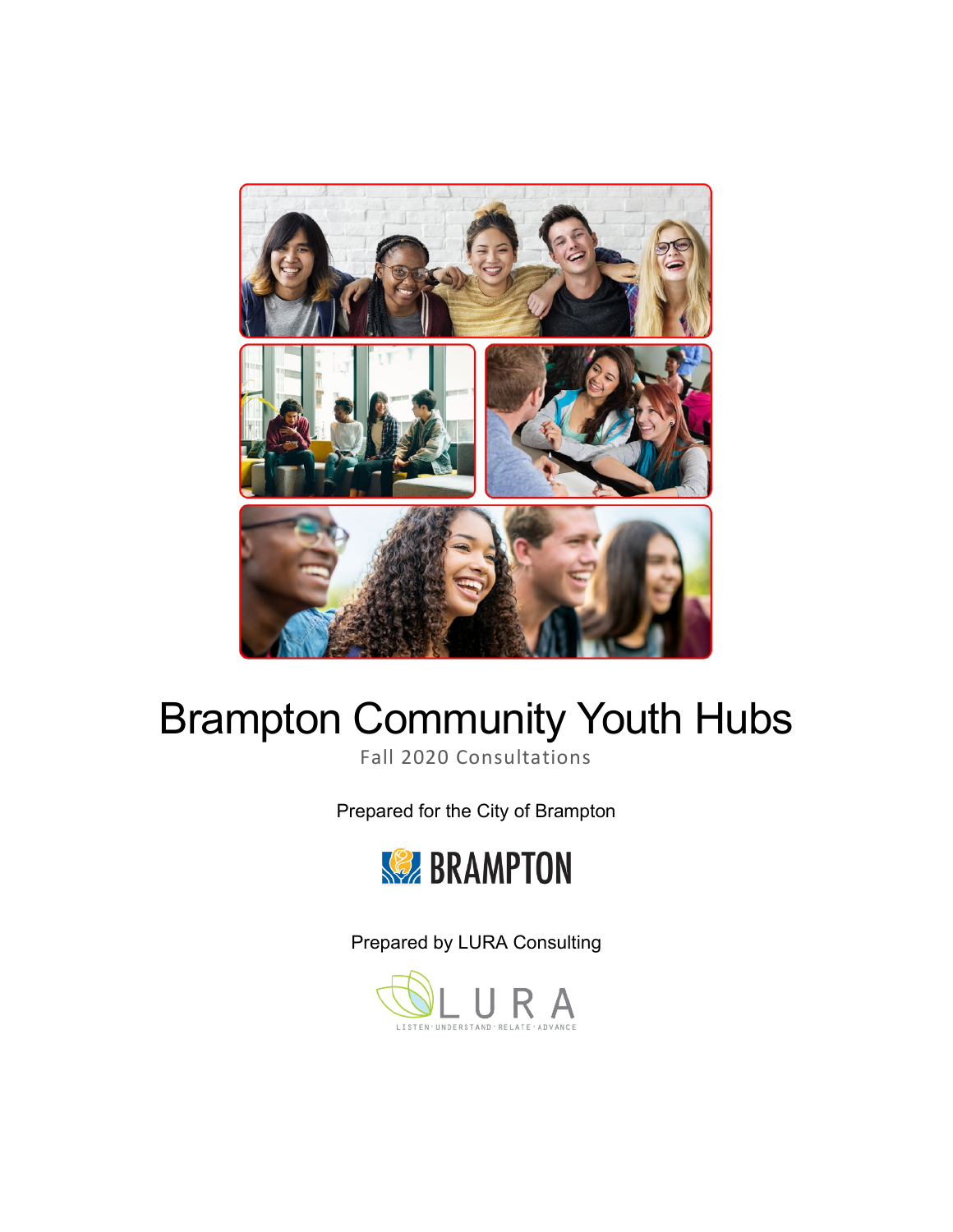## <span id="page-1-0"></span>Executive Summary

The City of Brampton is proposing two new Community Youth Hubs at Century Garden's Recreation Centre and South Fletcher's Sportsplex. To inform the design of these, a series of consultations were held between October 26, 2020 and November 23, 2020. This consultation report documents the input received during this time from Brampton's youth, youth serving organizations, and city staff. Through this consultation process, the City of Brampton engaged nearly 400 people through a series of virtual workshops and an online questionnaire.

The Century Garden's Community Youth Hub will adaptively repurpose an existing vacant lawn bowling facility into a 12,000 square-foot space specifically for youth. The site is centrally located within the City of Brampton, is adjacent to both Gordon Graydon Public School and the Century Garden's Recreation Centre. The South Fletcher's Community Youth Hub will repurpose a 750 square-foot space within the South Fletcher's Sportsplex that is currently vacant. Both neighbourhoods where the proposed Community Hubs would be located are identified by the Region of Peel's Neighbourhood Information Tool as having a lower well-being score, a large youth population, and several accessible transit options.

Feedback gathered through these consultations will be used to inform the development of conceptual designs for these two proposed Community Youth Hubs as the City of Brampton continues its work to make these spaces a reality. Throughout the consultation process, youth, youth serving organizations, and city staff identified several key themes that the Community Youth Hubs should work towards.

#### Vision

Participants envisioned the Community Youth Hubs as safe spaces for youth to spend time and to be themselves. Feedback from participants emphasized the opportunity for these spaces to serve as catalysts for personal development, growth, and creative exploration, as well as spaces that recognize the diverse background and cultural interests of Brampton's residents. In providing these opportunities to youth, the Community Youth Hubs should approach service delivery through an equity, diversity, and inclusion lens as one of its core principles to ensure all youth can see themselves reflected in the space and find opportunities for self-growth. Importantly, the Community Youth Hubs should be a place where youth feel they have the capacity to help shape a space that fits their interests and needs.

#### **Programming**

Participants emphasized the need for programming that is relevant and adaptive to the needs of youth today and into the future. Many youth prioritized programming to be focused on personal development, health and wellness (including an emphasis on mental health and wellbeing), and creative pursuits in their feedback. Participants identified that these programs should be available year-round and consider the calendar of events that typically guide the lives of youth to know when to offer programs that can

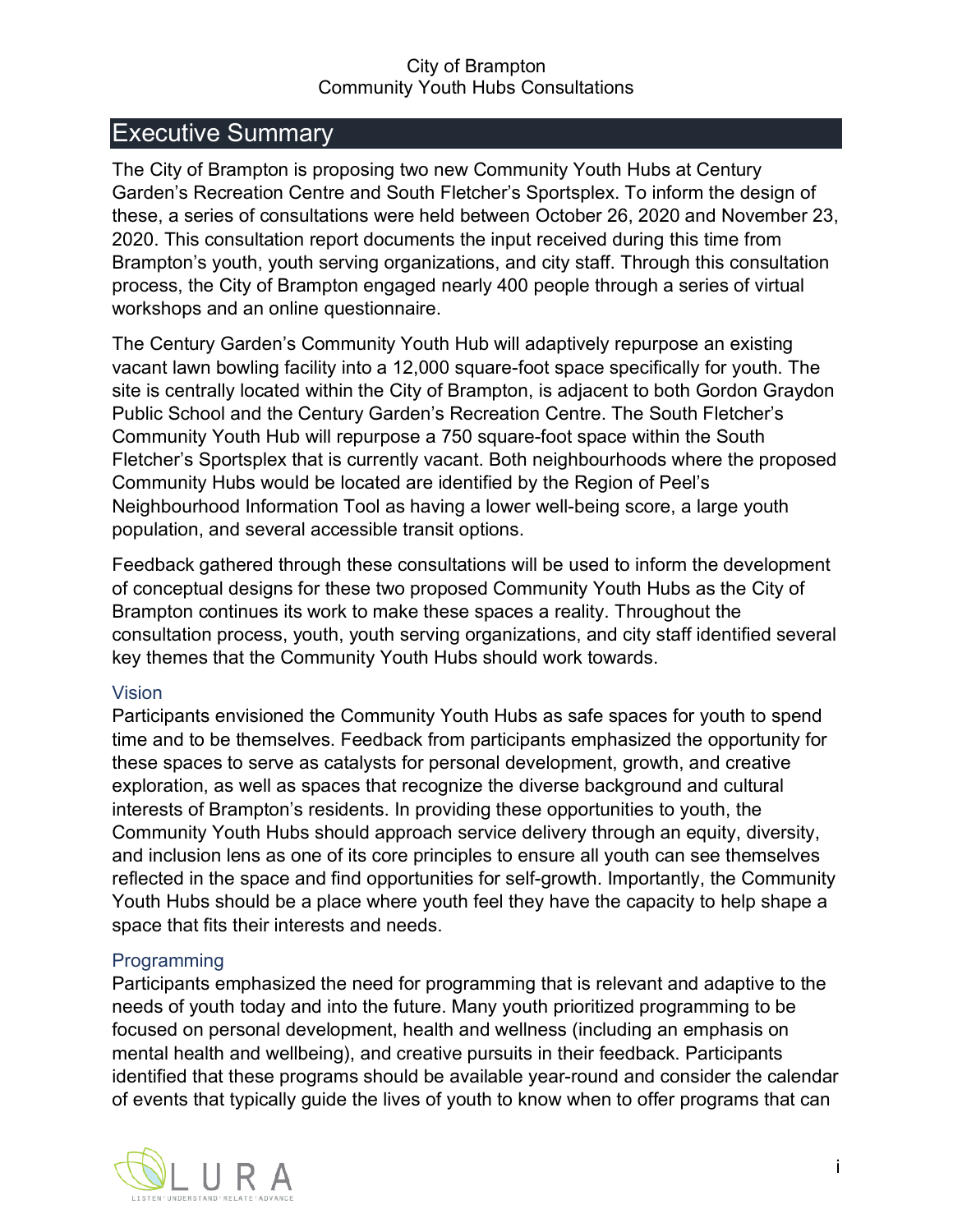support youth through school, work, and at home. Participants indicated that programs should be low or no cost to reduce barriers.

#### **Design**

The design of the Community Youth Hubs should create a welcoming atmosphere where youth feel at home, comfortable, and secure while they visit. Participants identified that it should be designed to be aesthetically pleasing. The spaces should consider the need for both quiet and louder spaces, while being purposeful in considering the interaction of these two types of spaces. Participants emphasized the need to be aware of the small details in the design of the space such as providing power outlets, charging stations, free Wi-Fi, well-illuminated indoor and outdoor spaces, and comfortable seating. w

## Operating Model

Youth serving organizations identified that the Community Youth Hubs would benefit from a hybrid model of service delivery. Feedback from participants identified that an optimal model would be one where there is strong accountability over the space by an entity to keep implementation aligned with vision. The model should also have capacity to be flexible and adaptive to service delivery relevant to youth at a particular moment and constantly evolve to meet those needs.

## Operating Hours

Participants identified weekday evenings and weekends during the day as important times for the Community Youth Hubs to be open, but more importantly to be consistent in when these spaces are open so that youth are aware when the space is accessible or not. Participants noted that operating hours should be mindful that youth of different ages (such as high school age youth and university age youth) may have different schedules to access programs and services in the Community Youth Hub.

## Barriers to Participation

Participants identified several barriers that prevent them or their peers from participating in programs offered by the City of Brampton. Of the many barriers identified, lack of awareness of what is available, distance, and cost featured prominently as barriers to participation and should be considered for mitigation where possible to increase accessibility of the Community Youth Hubs.

## **Outreach**

Participants indicated that while social media remains one of the best ways to reach youth, the City of Brampton should also consider focused outreach using print media and personal interactions with youth through volunteer ambassadors, city staff, or connections within schools to raise awareness about the Community Youth Hubs and City of Brampton youth programming more generally.

Additional detailed feedback is included in the following consultation summary report.

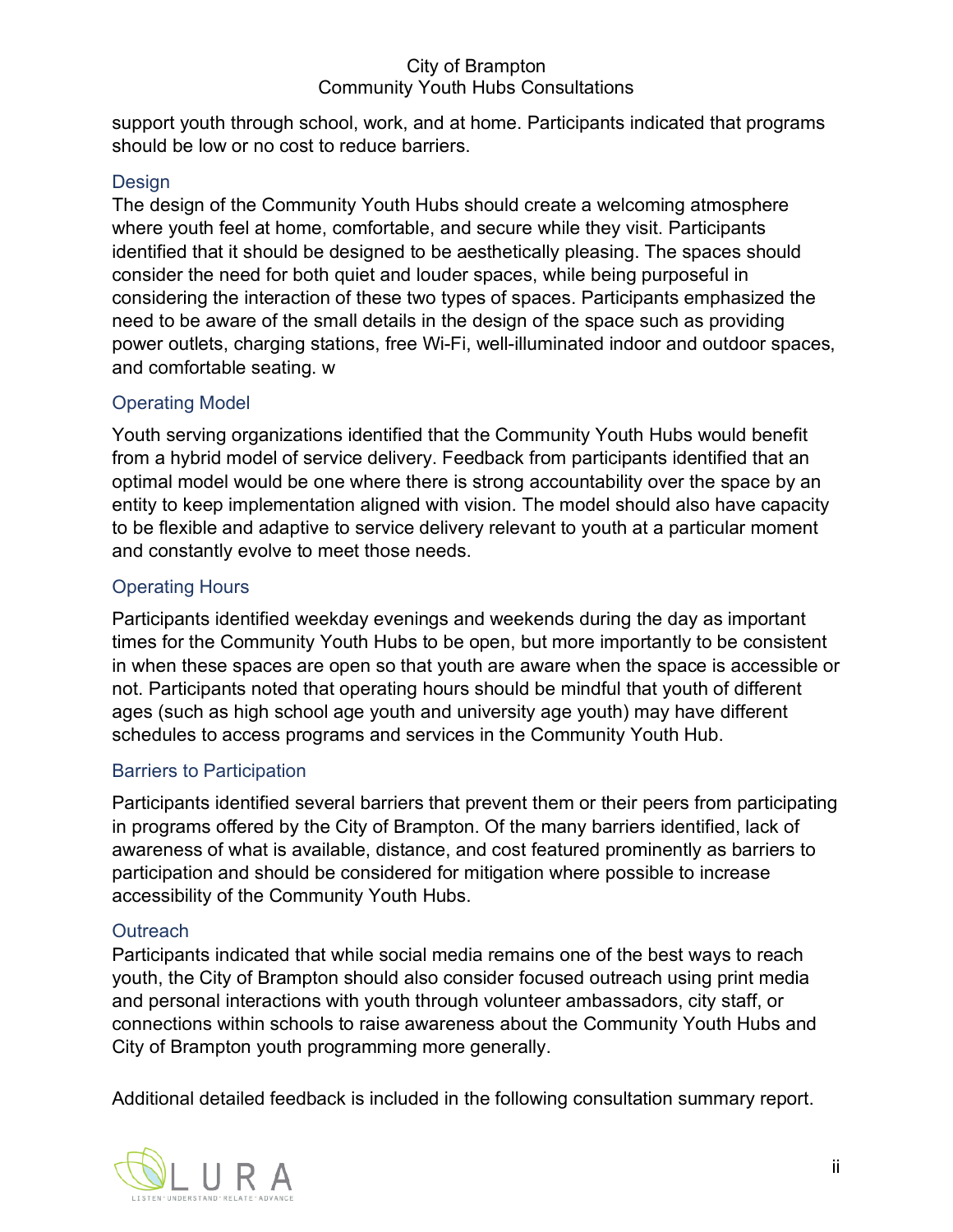<span id="page-3-0"></span>

| <b>Table of Contents</b> |  |  |
|--------------------------|--|--|
|                          |  |  |
|                          |  |  |
| $\mathbf 1$              |  |  |
| 1.1                      |  |  |
| $\mathbf{2}$             |  |  |
| 2.1                      |  |  |
| 2.2                      |  |  |
| 2.3                      |  |  |
| 2.4                      |  |  |
| 3                        |  |  |
| 3.1                      |  |  |
| 3.2                      |  |  |
| 3.3                      |  |  |
| 3.4                      |  |  |
| 3.5                      |  |  |
| 3.6                      |  |  |
| 3.7                      |  |  |
| 4                        |  |  |
|                          |  |  |

This meeting summary report was prepared by LURA Consulting, independent facilitator and consultation specialists for the Brampton Community Youth Hubs Consultations. If you have any questions or comments regarding the report, please contact either:

**Yvonne Sinniah** City of Brampton Manager, Strategic Community Development and Program Partnerships Recreation Division [yvonne.sinniah@brampton.ca](mailto:yvonne.sinniah@brampton.ca)

**James Knott** LURA Consulting Director, Strategy [jknott@lura.ca](mailto:jknott@lura.ca)

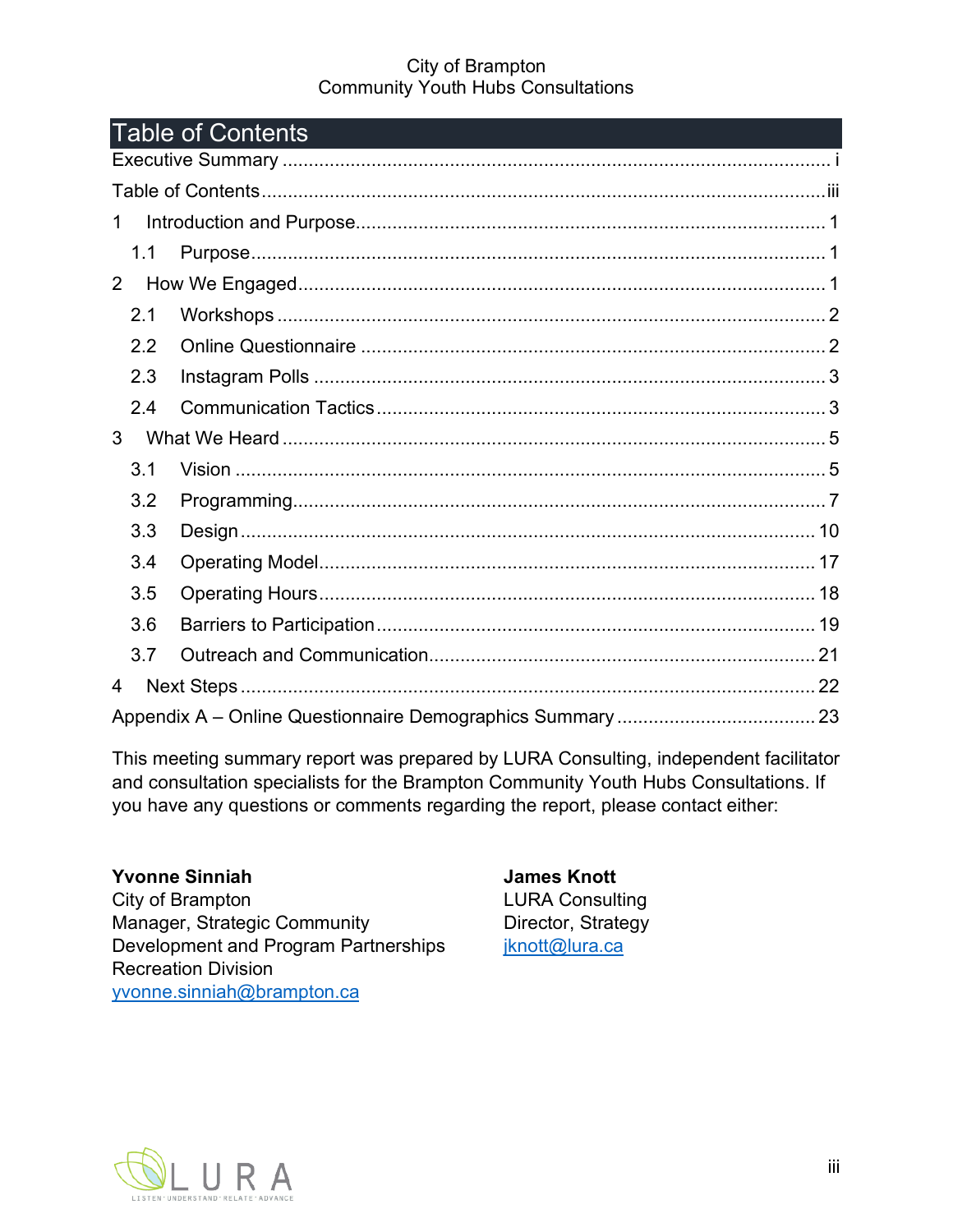## <span id="page-4-0"></span>Introduction and Purpose

The City of Brampton is developing two Community Youth Hubs at Century Gardens Recreation Centre and South Fletcher's Sportsplex with support from the Region of Peel to better serve its youth<sup>1</sup>.

The City of Brampton has one of the fastest growing populations in Canada. In 2016, Brampton had a total population of 593,368, an increase of 13.3 per cent from 2011. The City of Brampton is also one of Canada's youngest cities with approximately 130,600 residents (22% of total city population) falling in the age bracket of 14 to 29. Brampton is also a very diverse city, with over 52% of Brampton residents born outside of Canada. To help support its youth population, the City of Brampton is proposing two designated Community Youth Hub spaces at Century Gardens Community Recreation Centre and South Fletcher's Sportsplex.

With an equitable and inclusive approach to developing and delivering programs and services, the City looks forward to creating a safe space for youth from all walks of life to connect with each other, inspire ideas and access community supports enabling them to develop to their fullest potential.

## <span id="page-4-1"></span>**1.1 Purpose**

Through a series of consultations with Brampton youth, youth serving organizations, and city staff, the City of Brampton sought to understand:

- An overall vision of what the Community Youth Hubs should be;
- What kinds of programs and services are important to youth to access through these spaces;
- How the Community Youth Hub spaces should be designed to best serve youth needs and desires for the space;
- Opportunities and challenges associated with different service delivery models the Community Youth Hubs might employ; and
- Additional barriers that limit youth participation in the City of Brampton's programs.

By understanding these qualities, the City of Brampton will use this information to help architects to undertake subsequent design stages of the Community Youth Hubs, responding to what has been heard through this consultation process.

# <span id="page-4-2"></span>2 How We Engaged

The project team consulted with three broad consultation interest groups through the Community Youth Hubs consultation process to gather a variety of perspectives on how

<span id="page-4-3"></span><sup>&</sup>lt;sup>1</sup> The City of Brampton defines "youth" as any person ages 14 to 29 years old.

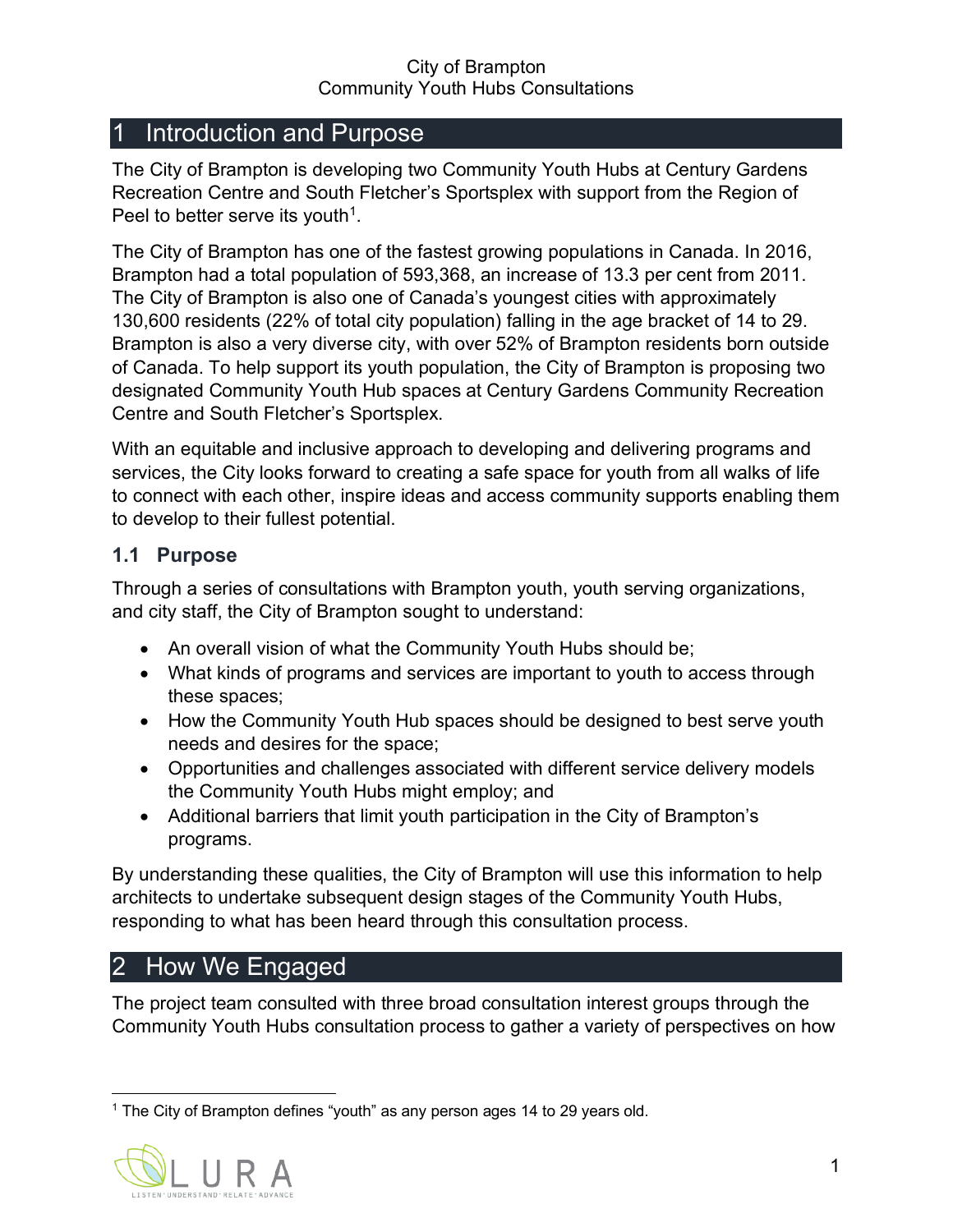the City of Brampton can work towards creating meaningful spaces for youth to visit. These consultation interest groups were:

- **Youth** who reside in Brampton and who are primarily between the ages of 14 to 29.
- **Youth Serving Organizations** operating in Brampton who currently work with youth, providing a diverse array of services that support youth; and
- **City of Brampton staff** who interact directly with youth through City programs and other City staff in divisions where youth interact with services provided by the City of Brampton.

To consult with these consultation interest groups, the project team employed three consultation tactics to provide information on the proposed Community Youth Hubs and gather information on the vision, programming, design, and operating model of these spaces.

## <span id="page-5-0"></span>**2.1 Workshops**

Workshops were organized with the three consultation interest groups to create focused opportunities to discuss ideas for the Community Youth Hubs. All workshops followed a general format which included a presentation to contextualize the Community Youth Hub projects followed by breakout group discussions to discuss participants' visions for the Community Youth Hubs, programming opportunities, and design opportunities. Additionally, Youth Serving Organizations were asked questions about potential operating models for the Community Youth Hubs.

| <b>Consultation Interest Groups</b>                       | Workshop<br><b>Attendance</b> |
|-----------------------------------------------------------|-------------------------------|
| Youth                                                     | 123                           |
| <b>Youth Serving Organizations and Groups in Brampton</b> | 51                            |
| <b>City Staff</b>                                         | 37                            |
| <b>TOTAL</b>                                              | 211                           |

## **Table 1. Workshop Participation**

## <span id="page-5-1"></span>**2.2 Online Questionnaire**

Online questionnaires were created using MetroQuest and Survey Monkey (accessible version) to gather additional insights on the programming and design opportunities for the Community Youth Hubs and gather further information about the user experience of the projects. An accessible version of the questionnaire was also offered through Survey Monkey. The online questionnaires were open to receive feedback from October 26, 2020 to November 23, 2020.

Approximate geographic distribution of questionnaire respondents was collected and is summarized in **Appendix A**.

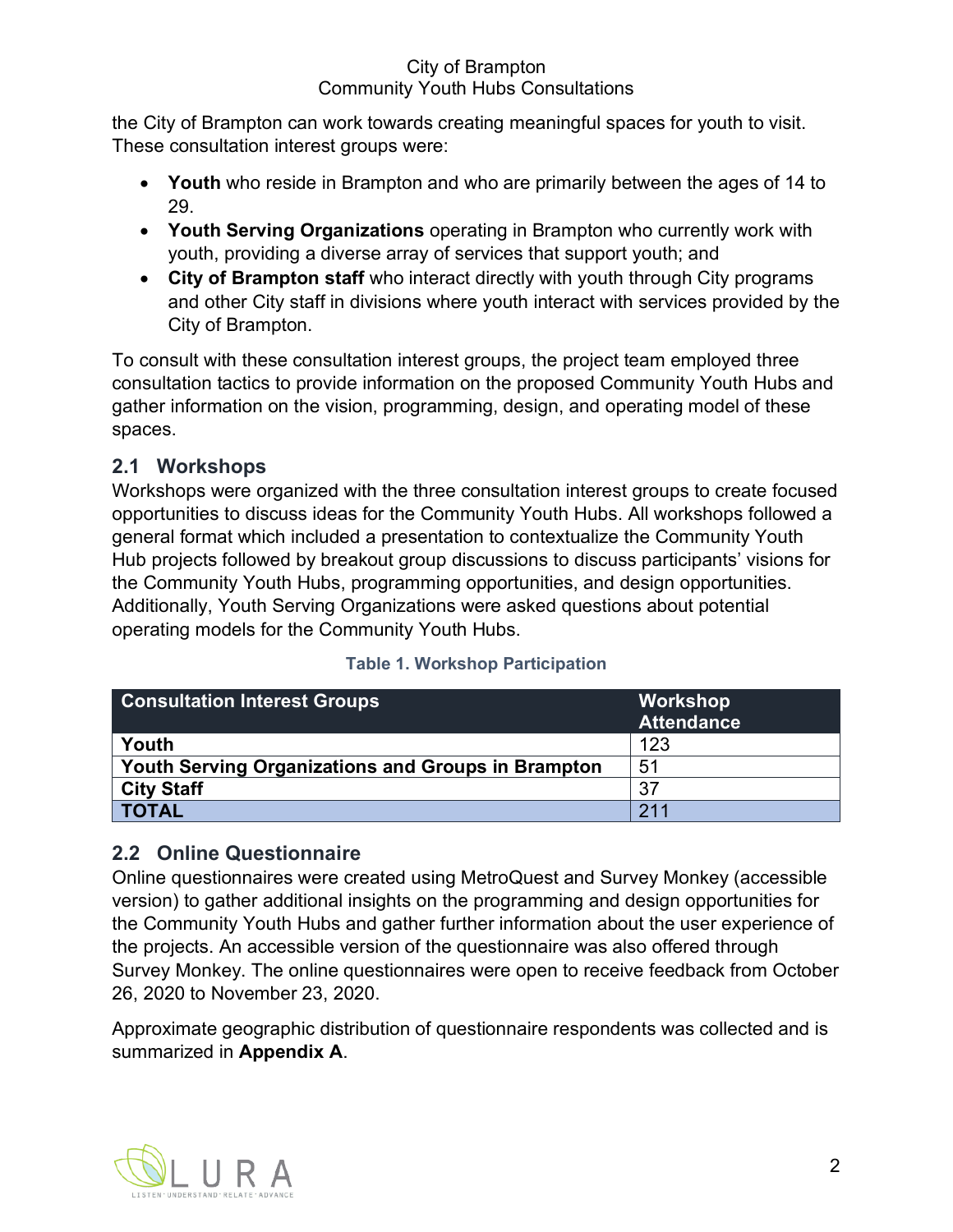#### **Table 2. Online questionnaire participants**

| <b>Consultation Interest Groups</b>                       | <b>Completed</b><br><b>Questionnaires</b> |
|-----------------------------------------------------------|-------------------------------------------|
| <b>Youth (14-29)</b>                                      | 109                                       |
| <b>Youth Serving Organizations and Groups in Brampton</b> | $14^{2}$                                  |
| <b>City Staff</b>                                         | 2                                         |
| <b>Other adults</b>                                       | 5                                         |
| <b>Not specified</b>                                      | 51                                        |
| <b>TOTAL</b>                                              | 185                                       |

## <span id="page-6-0"></span>**2.3 Instagram Polls**

The City of Brampton used its Instagram account to gather additional feedback on the programming and design of the Community Youth Hubs, replicating the questions posed by the online questionnaire to suit Instagram's platform.

#### **Poll Number Poll Date Poll Type Poll responses 1** October 29, 2020 Programming 160 **2** | October 29, 2020 | Programming | 180 **3** November 5, 2020 Timing 129 <u>4 November 10, 2020 Participation Barriers 142</u><br>**5** November 10, 2020 Participation Barriers 122 **November 10, 2020** Participation Barriers 122 **6** November 10, 2020 Participation Barriers 108<br> **7** November 19, 2020 Design 180 **7** November 19, 2020 Design 180 **Total** Blank Blank 1021

#### **Table 3. Instagram poll dates and response rates**

## <span id="page-6-1"></span>**2.4 Communication Tactics**

The project team employed a variety of communication tactics to reach the consultation interest groups, summarized as follows:

#### **Table 4. Communication Tactics**

| <b>Communication</b><br><b>Tactic</b> | <b>Tactic Detail</b>                                                                                                                                               | $\sf{Reach}^3$                    |
|---------------------------------------|--------------------------------------------------------------------------------------------------------------------------------------------------------------------|-----------------------------------|
| <b>Project</b><br>Webpage             | A dedicated webpage was<br>developed within the City of<br>Brampton's website to act as an<br>integrated platform for all project<br>related information, workshop | <b>Reached</b><br>1148 page views |

 $2$  Five (5) questionnaire respondents in the Youth Serving Organizations category identified their age as between 14 and 29 years old.

<span id="page-6-3"></span><span id="page-6-2"></span><sup>&</sup>lt;sup>3</sup> For the purposes of outreach activities, "reach" is defined by the number of individual (unique) users who interacted with outreach content.

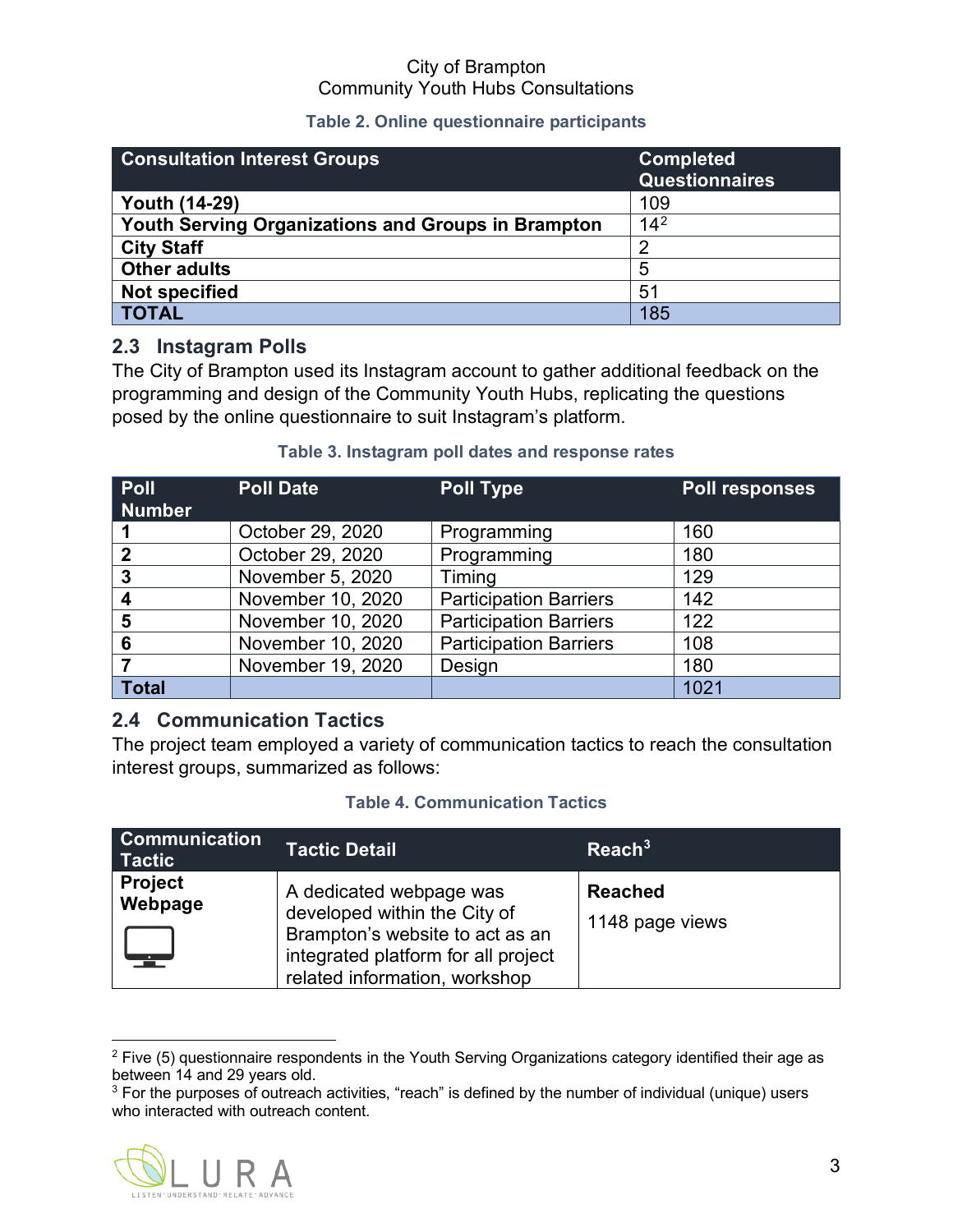| <b>Communication</b><br><b>Tactic</b>                                                                               | <b>Tactic Detail</b>                                                                                                                                                                                                                                                                                                                               | Reach <sup>3</sup>                                                                                                                                                                                  |
|---------------------------------------------------------------------------------------------------------------------|----------------------------------------------------------------------------------------------------------------------------------------------------------------------------------------------------------------------------------------------------------------------------------------------------------------------------------------------------|-----------------------------------------------------------------------------------------------------------------------------------------------------------------------------------------------------|
|                                                                                                                     | registration, and online<br>questionnaire.                                                                                                                                                                                                                                                                                                         |                                                                                                                                                                                                     |
| <b>Media Release</b>                                                                                                | The City of Brampton issued a<br>media release at the start of the<br>consultation process to raise<br>awareness about consultations<br>with youth serving organizations<br>and youth on the future of<br><b>Brampton's Community Youth</b><br>Hubs.                                                                                               | <b>Reached</b><br>259 media outlets including:<br>137 mainstream media<br>outlets<br>122 ethnic media outlets<br>Of these media outlets 195<br>received translated versions<br>of the media release |
|                                                                                                                     | The media release was translated<br>into the top 10 most spoken<br>household languages in Brampton<br>and French.                                                                                                                                                                                                                                  | 2 media interviews                                                                                                                                                                                  |
| <b>Social Media</b><br>ဓ)<br>မွ်ဇ                                                                                   | The City of Brampton used its<br>Instagram and Twitter accounts to<br>raise awareness of the youth-<br>focused workshops and the online<br>questionnaire.                                                                                                                                                                                          | <b>Reached</b><br>Over 24,000                                                                                                                                                                       |
|                                                                                                                     | Instagram was also used to<br>gather feedback through polls<br>held throughout the consultation<br>period.                                                                                                                                                                                                                                         |                                                                                                                                                                                                     |
| <b>Other Media</b>                                                                                                  | A promotional video with Mayor<br><b>Patrick Brown and Councillor</b><br>Santos was created and shared<br>online.                                                                                                                                                                                                                                  | <b>Reached</b><br>No data available                                                                                                                                                                 |
|                                                                                                                     | Digital tiles were displayed on<br>screens in City Hall, Garden<br>Square, and recreation centres.                                                                                                                                                                                                                                                 |                                                                                                                                                                                                     |
| <b>Targeted</b><br><b>Outreach to</b><br><b>Youth Serving</b><br><b>Organizations</b><br>and Youth<br><b>Groups</b> | The City of Brampton reached out<br>to the list of youth serving<br>organizations and youth groups in<br>Brampton that were initially<br>identified in the preliminary<br>business case for the Community<br>Youth Hubs. Youth serving<br>organizations were invited to<br>attend one of the two sessions for<br>them, and were asked to let their | <b>Reached</b><br>Over 120                                                                                                                                                                          |

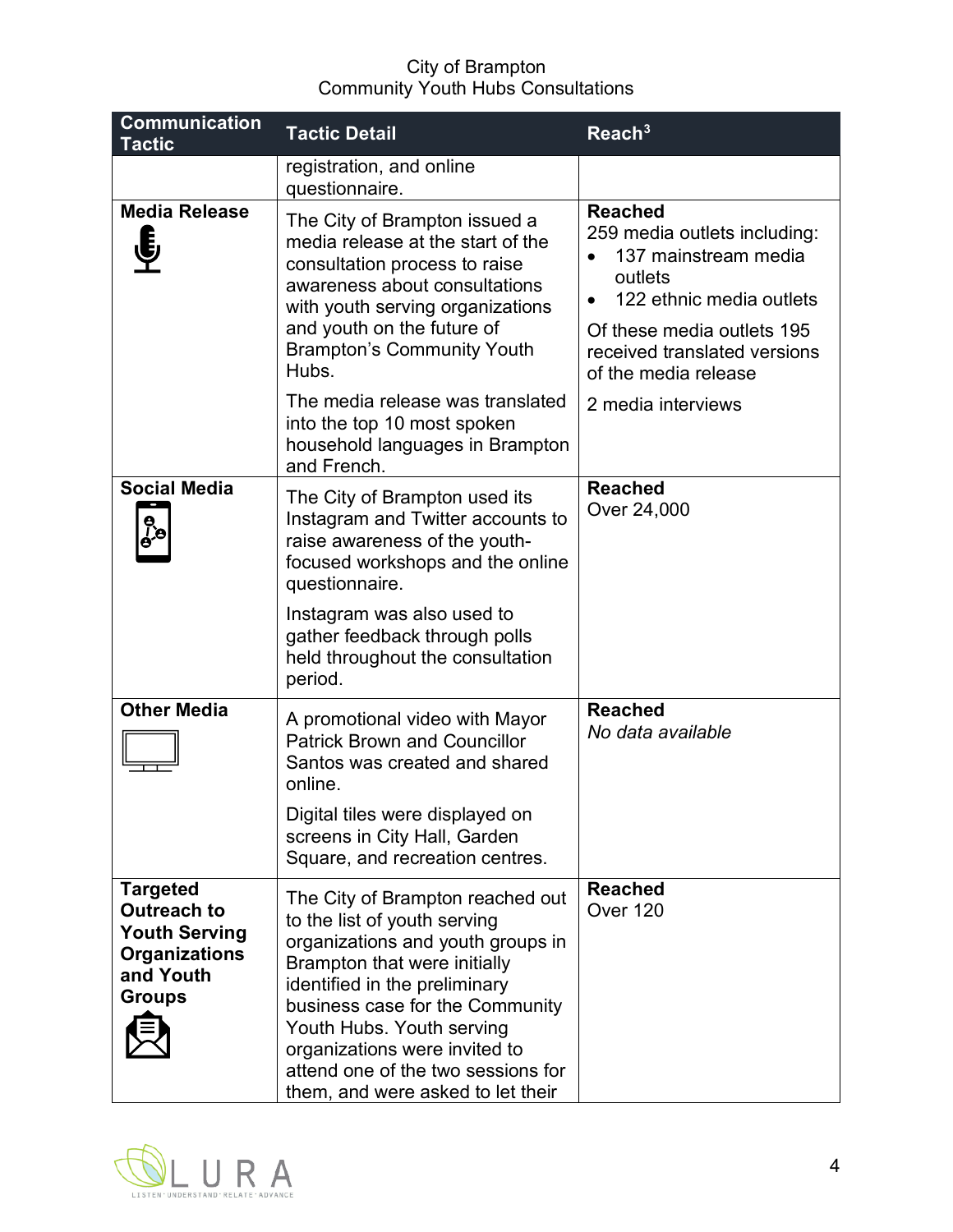| <b>Communication</b><br><b>Tactic</b> | <b>Tactic Detail</b>                                                 | $\text{Reach}^3$   |
|---------------------------------------|----------------------------------------------------------------------|--------------------|
|                                       | program participants know about<br>the three youth-focused sessions. |                    |
|                                       |                                                                      |                    |
| Total Reached                         |                                                                      | <b>Over 25,000</b> |

# <span id="page-8-0"></span>What We Heard

The following section provides a summary of what we heard and is organized into subsections highlighting the vision, programming, design, and operating model of the Community Youth Hubs. These sub-sections are organized first by common themes summarizing feedback that was consistent across the three consultation interest groups, followed by unique perspectives raised by each of the consultation interest groups. Additional sub-sections, such as detailed participant feedback on operating hours, barriers to participation, and outreach tactics were also identified.

## <span id="page-8-1"></span>**3.1 Vision**

The following section highlights key themes that emerged through the virtual workshop discussions dealing with the vision of what the Community Youth Hubs will provide for youth in the City of Brampton. The section is organized by common themes that emerged across all three consultation interest groups and then by unique perspectives raised by each group.

## 3.1.1 Common Themes: Vision

Across conversations with the three consultation interest groups, several common themes related to the vision of the Community Youth Hubs emerged, including:

- **Safe space**: Creating a safe space that is welcoming and non-judgemental. Youth can occupy a space that they feel is created for them and that they are welcome to be there as long as they desire. A space where they can be authentic, without fear of being reprimanded or policed – this is particularly important for racialized, Indigenous, and Black youth. The Community Youth Hub should strive to create safe, consistent, and trusting relationships between peers and staff. Efforts to increase the physical safety of youth seeking to access the Community Youth Hubs should also be considered, especially in outdoor spaces near the building and through the routes youth take to reach the hubs.
- **Exclusive access for youth**: Ensuring the space is youth-focused and responsive to youth needs, adapting to those needs as they evolve over time. It is also importance to provide exclusive access for youth to these resources.
- **Personal development:** Providing a space for youth to continue their personal development through diverse learning opportunities, skill-building opportunities,

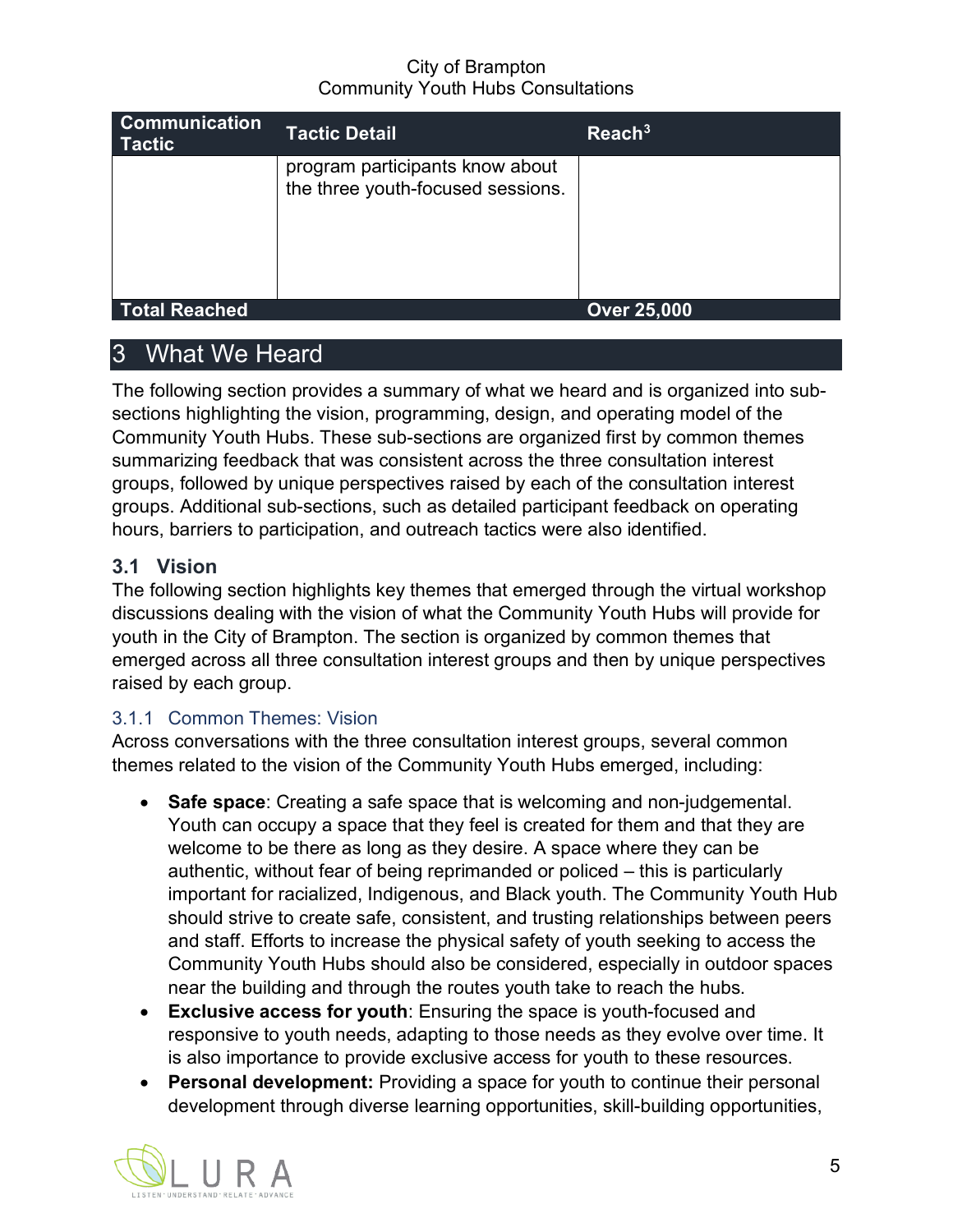and access to resources (such as technology or services) that may not be readily available to all youth. This may include both paid and volunteer opportunities as well as opportunities to develop existing talents, learn new skills, and exchange ideas.

- o **Networking:** In addition, the hubs should be a place to create connections and networking opportunities to connect with sponsors, build positive relationships, and strengthen and leverage relationships with schools.
- **Equity, diversity, and inclusion:** The space should be programmed with these principles at the forefront so that all youth can access the Community Youth Hubs and feel that the space embodies their interests, backgrounds, and aspirations. The Community Youth Hubs need to provide access and programming that caters to individuals of different abilities.
- **Creative**: Have space to express artistic talent and creativity, and innovation.
- **Promote healthy and active environment:** Consider opportunities for approaching healthy and active environments through alternative forms to activity beyond sports and gyms, such as community gardens, fitness programs, healthy eating courses, and cooking.

## 3.1.2 Vision Ideas from Youth

Youth identified the following themes related to their visions for the Community Youth Hubs:

- **A welcoming and supportive environment**: Have staff play an active role in creating a welcoming and supportive environment through attentive, aware, and involved interactions with youth. Staff should be reflective of Brampton's youth. Having youth present as part of the staff team would help these spaces feel more authentic and relatable, but that some adult presence would be beneficial to provide a sense of security.
- **Move from accommodating youth in places to creating places for youth**: The Community Youth Hubs should carve out a new type of place that moves from accommodating youth in public spaces to creating spaces specifically for youth.
	- $\circ$  Participants noted the libraries are free but are too prescriptive in the behaviour that is expected (quiet work) and close too early.
	- o Participants noted that recreation centres offer a variety of structured programs for youth to access however many are sports-focused or feebased making them either not interesting or financially inaccessible.

**Mental health services:** Mental health services are currently a gap in service provision for youth, and were identified as a priority for the Youth Hubs by youth during consultations. Youth require a large and safe support system.

• **Well-designed**: The Community Youth Hubs should be aesthetically pleasing and authentic in their design to appeal to youth to want to be there. Youth frequently referenced the paramount importance of well illuminated spaces that balance natural and artificial lighting.

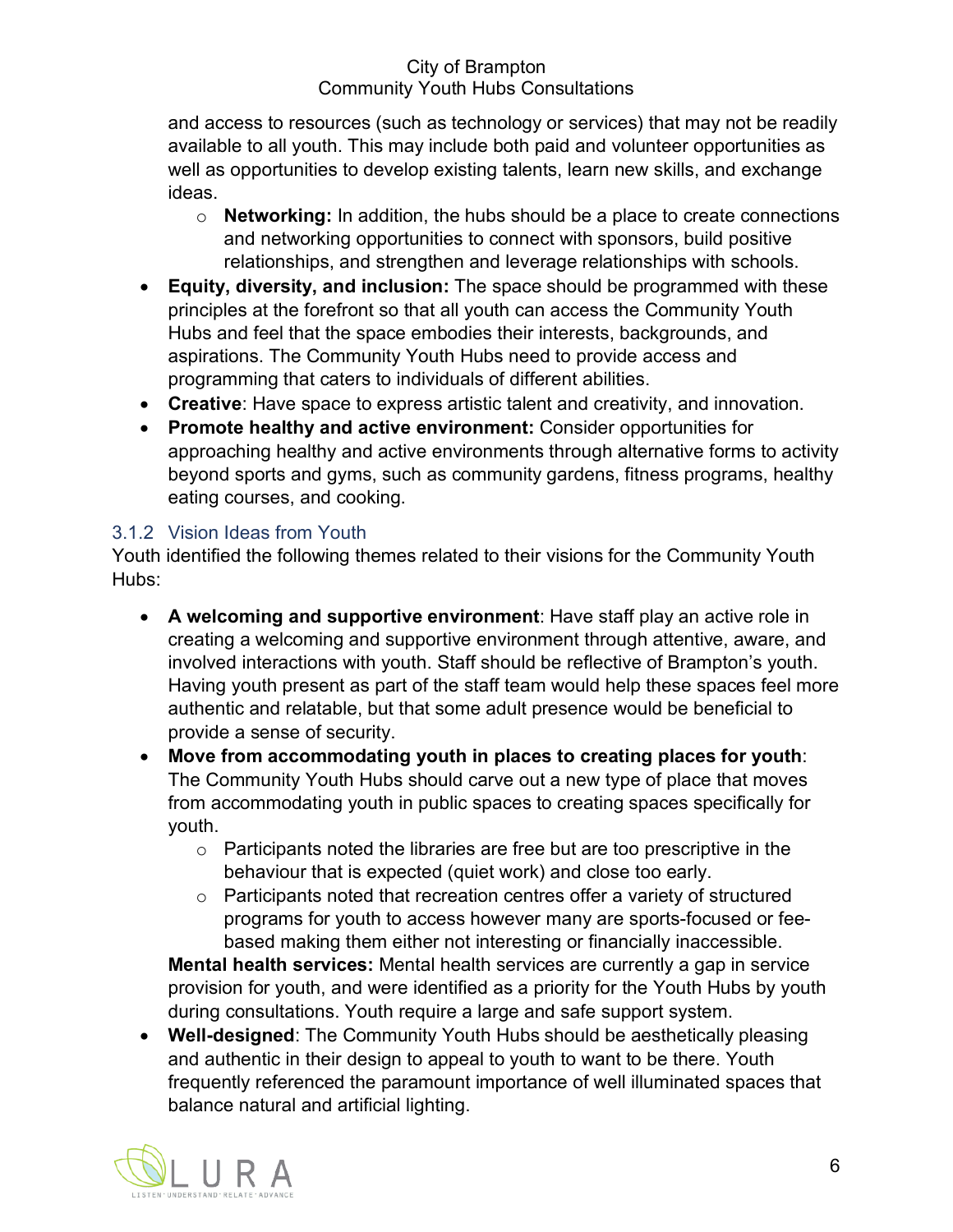## 3.1.3 Vision Ideas from Youth Serving Organizations and Groups

Youth serving organizations identified the following themes related to their visions for the Community Youth Hubs:

- **Affordable**: Having low/no cost options as affordability is a barrier for many youth.
- **Flexible**: Provide a mix of bookable and non-bookable spaces so that the space can be flexible, adaptive, and responsive to evolving needs over the short-term and long-term.

#### 3.1.4 Vision Ideas from City Staff

City of Brampton staff identified the following themes related to their visions for the Community Youth Hubs:

• **Leadership and collaboration:** The best youth initiatives are youth-led with hands-on programs/activities that provide opportunities for leadership and collaboration among youth.

## <span id="page-10-0"></span>**3.2 Programming**

The following section highlights key themes that emerged through the virtual workshop discussions and online questionnaire responses to questions regarding the types of programming the Community Youth Hubs can provide for youth in the City of Brampton.

Questionnaire respondents were asked to rank the top three types of programs they would like to access at the Community Youth Hubs. The results of this ranking are represented in Figure 1. The blue bars show the number of responses received where participants attributed a rank of 1 to 3 to the priority, indicating the general level of interest in that topic area. The yellow dots show the average ranking for each response. It is important to note that a lower average represents top priorities (i.e. the lowest

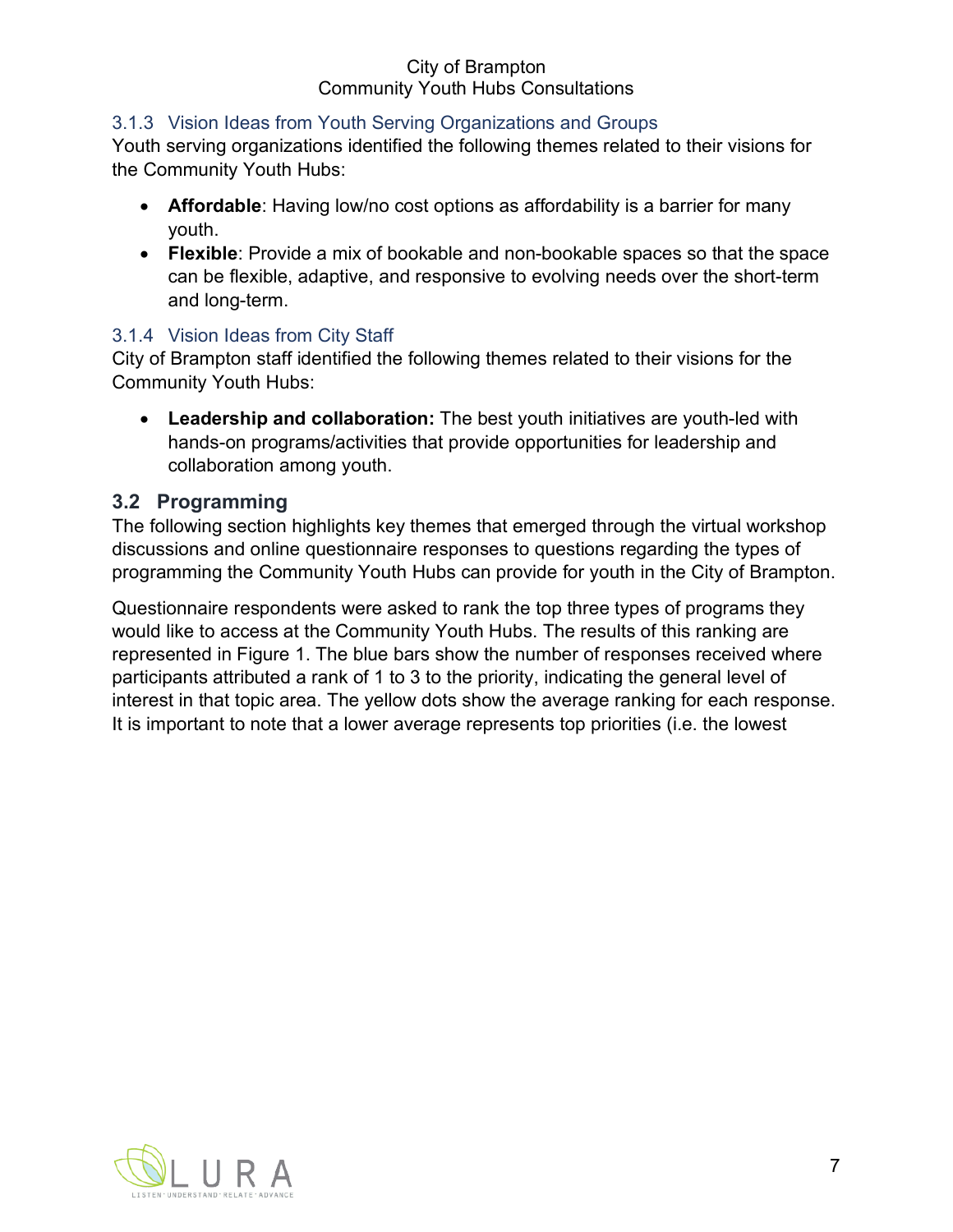average rank is the one closest to 1). Figure 1 demonstrates that the top three priorities as ranked were:

- 1. Professional development programs;
- 2. Recreation programs; and
- 3. Health services.



#### **Figure 1. Ranked Priorities for Community Youth Hub Programming**

Additional feedback on the types of programs that could be offered at the Youth Hubs is outlined as follows, separated by consultation interest group.

#### 3.2.1 Common Themes: Programming

Across conversations with the three consultation interest groups, several common themes related to the vision of the Community Youth Hubs emerged, including:

- **Inclusive Programming:**Programming should ensure equitable access to all regardless of physical ability and socio-economic background while also recognizing the diversity and evolving interests of today's youth.Programs should be developed by asking youth what they want to engage and participate in on an ongoing basis to better understand these interests and needs.
- **Education Preparedness, Professional Development and Life Skills:**  Participants across all discussions identified a multitude of programming related to education preparedness and professional development, including:
	- o Having mentorship program and counselling services available in either individual or group settings was identified as an aspect of programming

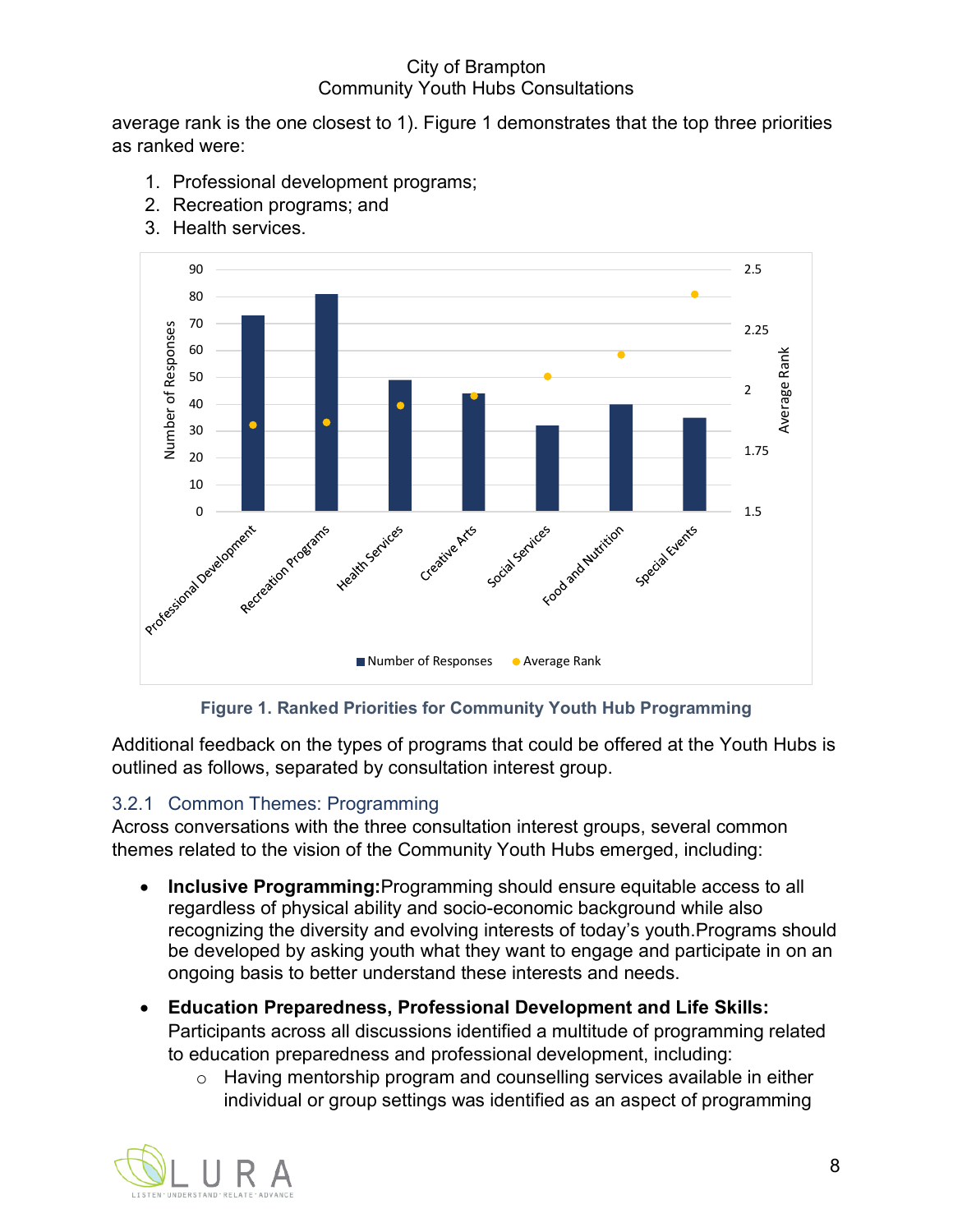youth would like to see. This could also include an element of providing networking opportunities by inviting local mentors or guest appearances from impactful individuals in Brampton's community.

- o Offering programs that help them apply for and prepare for postsecondary educational opportunities.
- o Developing job search skills (such as contacting companies, resume writing workshops, mock interviews, and networking tips).
- o Provide programs that allow for ongoing skills development in areas youth already pursuing and want to develop further in their spare time through ongoing practice (some examples cited included coding and Adobe creative suite).
- o Life skills programming such as promoting financial literacy.
- **Language Programs:** Language programs could be offered to assist newcomers that require assistance with English as a second language, such as reading, writing, and verbal communication skills. Others suggested language programs so that they could learn other languages spoken in the community. Moreover, it was suggested to have staff that can speak different languages to assist new immigrants and refugees.
- **Mental Health:** Mental-health related programming was suggesting, including those related to substance abuse/addiction, COVID supports, and mental health generally. It was suggested to consider on-going efforts that destigmatize mental health and normalize casual conversations about the topics surrounding mental health, public education and offering periodic check-ins with youth that attend the Community Youth Hubs on a regular basis.
- **Leadership and Skills**: Offer programs to build, develop and demonstrate leadership skills.
	- $\circ$  This may include opportunities for youth to get involved in leading programs at the Community Youth Hubs for other youth. Participants consistently referenced representation by youth in the development and leadership of programs contributing to a more relatable, safer, and fulfilling program experience.

## 3.2.2 Programming Ideas from Youth

Youth identified the following themes related to programming the Community Youth Hubs:

- **Partner with local youth clubs and groups:** Local partners can develop programs that are interesting for youth and help them develop new skills/discover their interests.
- **Art Programs:** Provide art supplies and programs to express and build artistic talents, fostering a culture of creativity and exploration.
- **Clubs:** Create opportunities for youth to identify relevant and meaningful clubs based on their interests. Some of the clubs that were discussed through feedback included math, science, art, sewing, gardening and writing clubs.

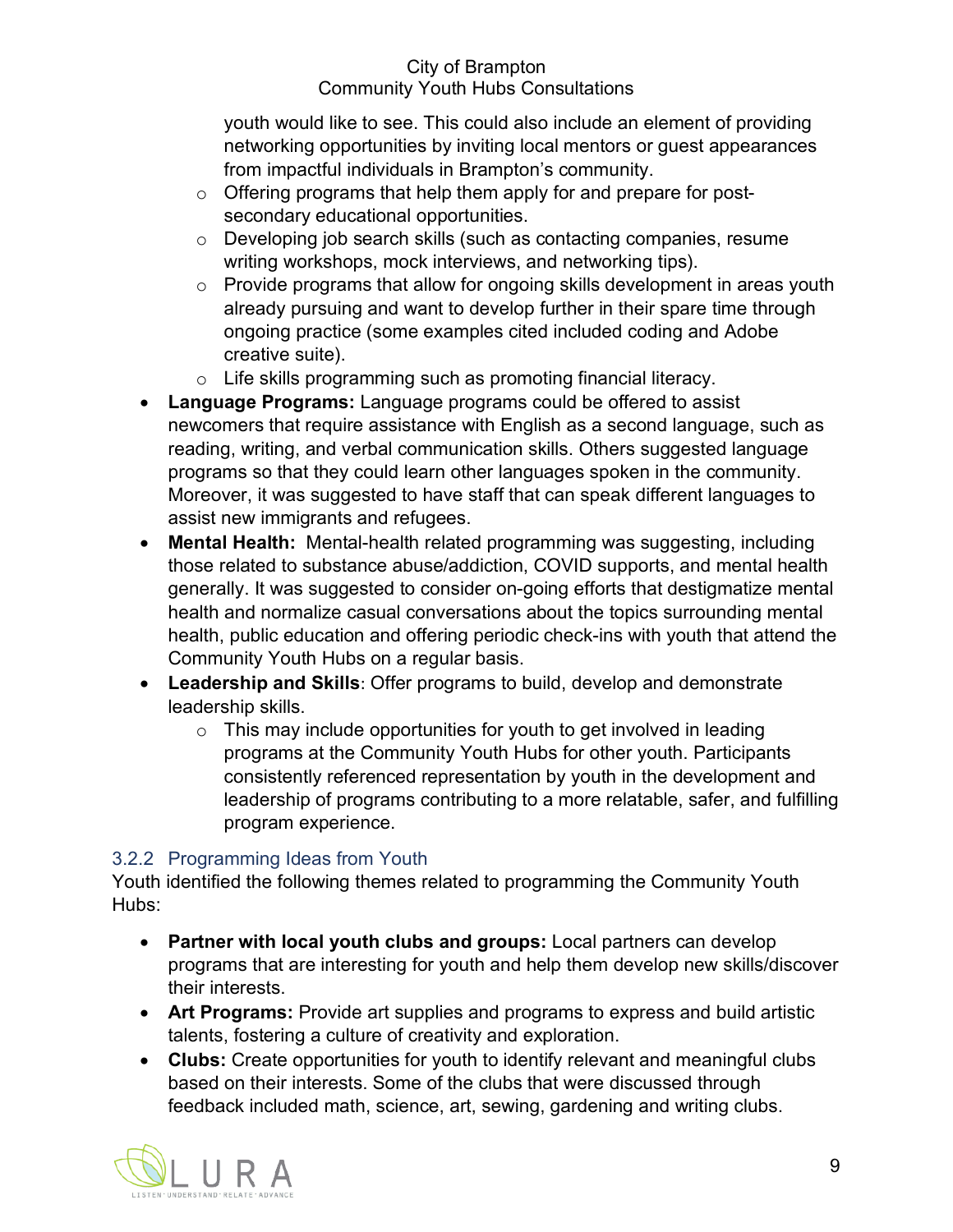- **Year-round programming:** Programming at the youth hub should take place throughout the year and be aware of and aligned with cycles of activities found in youth calendars such as exams and vacations. Program selection should consider what supportive services youth may need at these times.
- **Health and wellness:** The Community Youth Hubs should fill a health and wellness gap that provides inclusive and different types of health and wellness programming beyond simply organized sports. Participants identified that health and wellness can assume a variety of forms such as fitness classes, mindfulness, meditation, and healthy eating.

## 3.2.3 Programming Ideas from Youth Serving Organizations and Groups

Youth-serving organizations identified the following themes related to programming the Community Youth Hubs:

- **Unique Program Opportunities**: Programming should avoid duplicating what is already available through the City of Brampton or external youth serving organizations by offering unique programs that respond to local conditions, interests, and needs.
- **Homework help program/tutoring**: Offer free tutoring services with help of volunteers and assistance with completing homework.
- **Events:** Support youth to participate in events that allow them to express their talents such as:
	- o Open-mic nights, spoken word, skits and small performances, poetry readings.
	- o Dance and singing performances.
	- o Talent shows.
- **Free teaching lessons for a wide range of activities:** Participants expressed awareness of interest in programs such as dance classes, cooking, music, and yoga among youth they work with.

## 3.2.4 Programming Ideas from City Staff

City staff identified the following themes related to programming the Community Youth Hubs:

• **Flexible:** Create a flexible space for evolving uses, but also have allocated times for certain activities.

## <span id="page-13-0"></span>**3.3 Design**

The Century Garden's Community Youth Hub will adaptively repurpose an existing vacant lawn bowling facility into a 12,000 square-foot space specifically for youth. The site is centrally located within the City of Brampton, is adjacent to both Gordon Graydon Public School and the Century Garden's Recreation Centre. The South Fletcher's Community Youth Hub will repurpose a 750 square-foot space within the South Fletcher's Sportsplex that is currently vacant. Both neighbourhoods where the proposed Community Hubs would be located are identified by the Region of Peel's

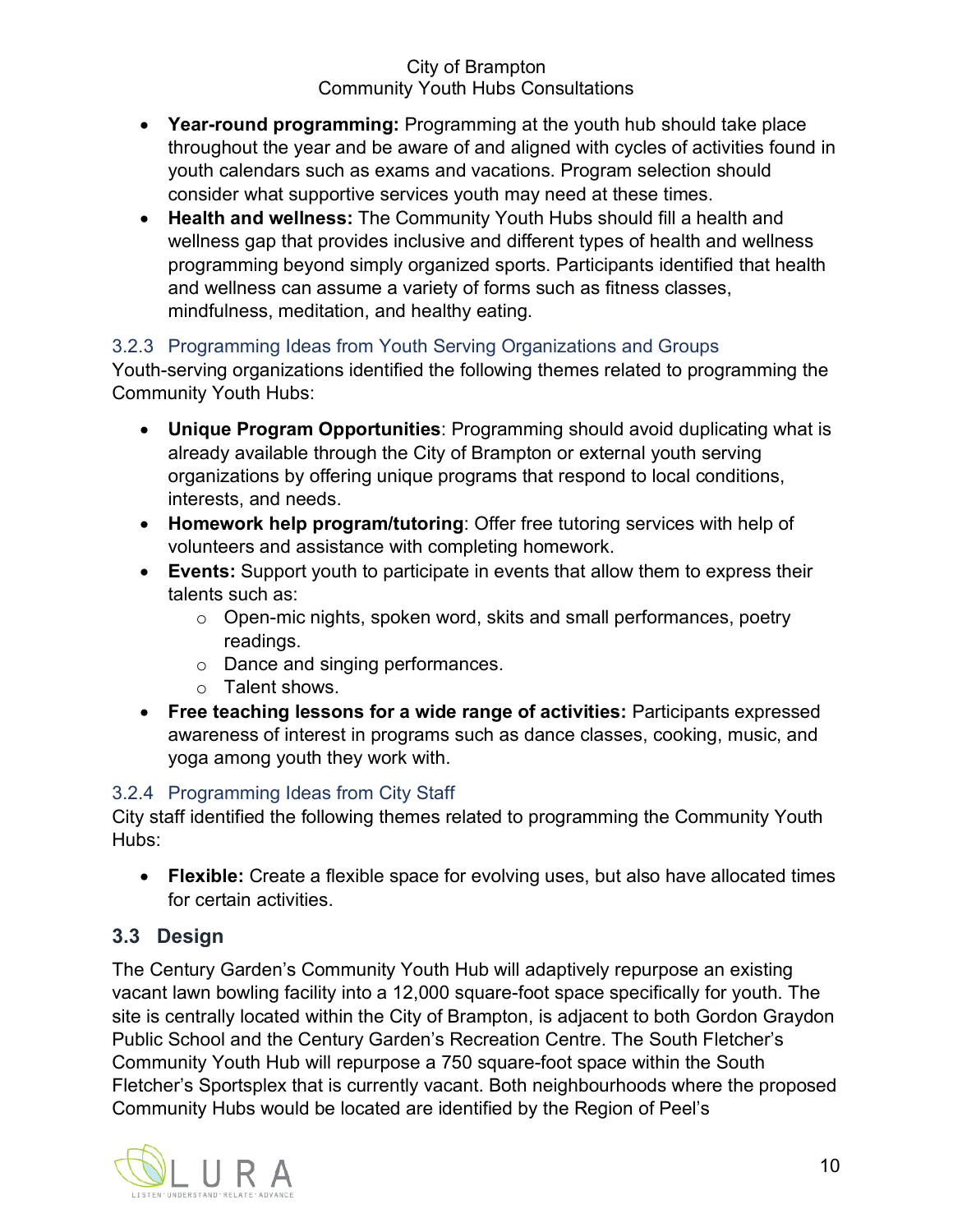Neighbourhood Information Tool as having a lower well-being score, a large youth population, and several accessible transit options.

The following section highlights key themes that emerged through the virtual workshop discussions and online questionnaire feedback dealing with potential design features for the Community Youth Hubs. This section is organized by common themes that emerged across all three consultation interest groups and then by unique perspectives raised by each group.

## 3.3.1 Common Themes: Design

Across conversations with the three consultation interest groups, several common themes related to the design of the Community Youth Hubs emerged, including:

- Green design and sustainable materials;
- Visually appealing;
- Flexible space;
- Secure space;
- Design elements that embody accessibility and inclusivity for all;
- Table and arcade games space;
- Charging stations and strong, accessible internet;
- Bright, open-concept spaces;
- Entertainment space (for TV, movies, and video games);
- Bookable and non-bookable rooms; and
- Eating area/kitchen.

Furthermore, through the online questionnaire participants were asked to prioritize various design features related to the overall youth hub spaces, seating areas, lighting and atmosphere, and outdoor elements. Participants were asked to prioritize these design features using a scale from 1 to 5 where 1 signifies "Strongly Dislike" and 5 signifies "Strongly Like". The results of this prioritization exercise are summarized in Figures 2, 3, 4, and 5.

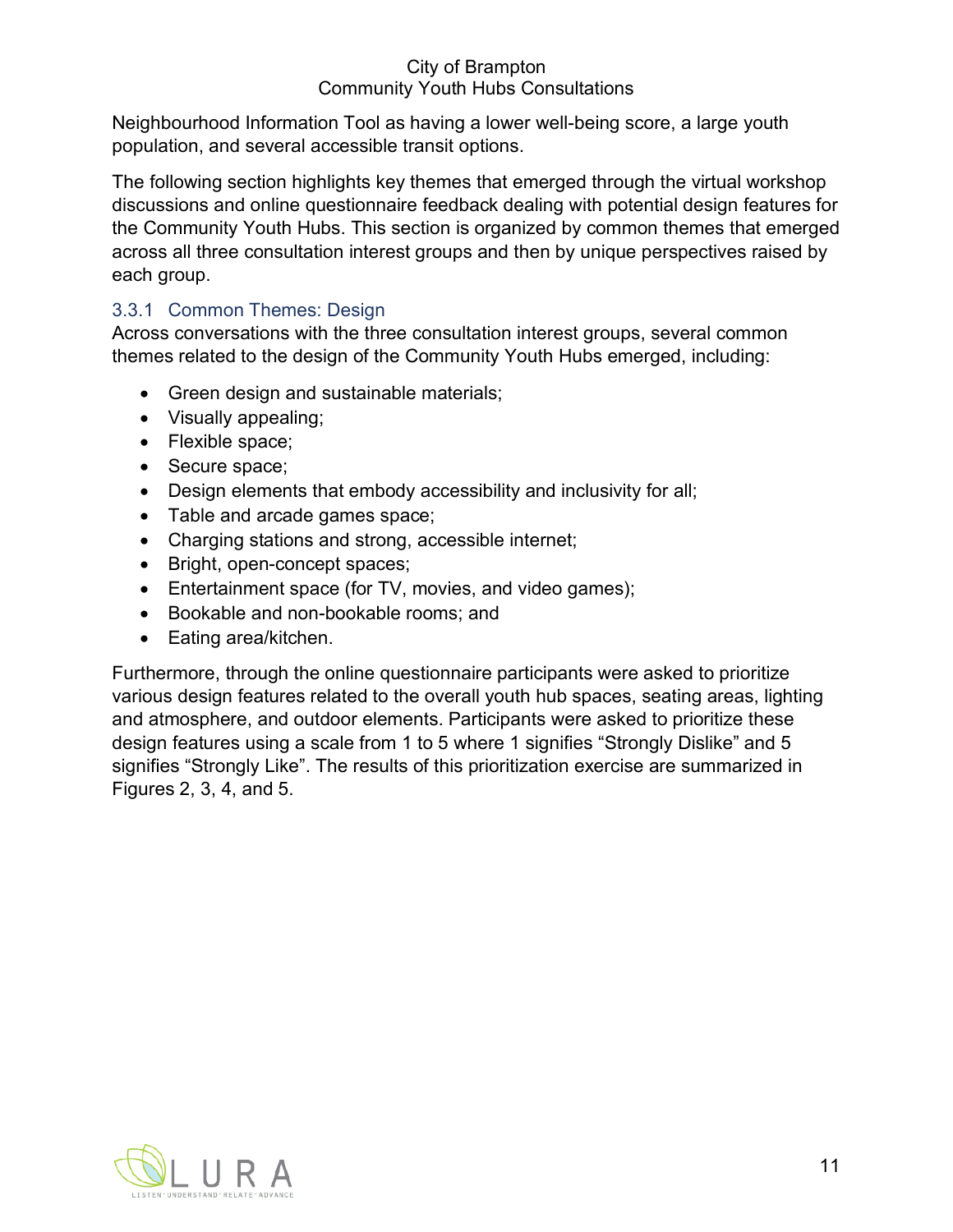City of Brampton Community Youth Hubs Consultations



**Figure 2. Scored Priorities for Youth Hub Spaces**



**Figure 3. Scored Priorities for Seating Options**



#### **Figure 4. Scored Priorities for Lighting and Atmosphere**



**Figure 5. Scored Priorities for Outdoor Element**

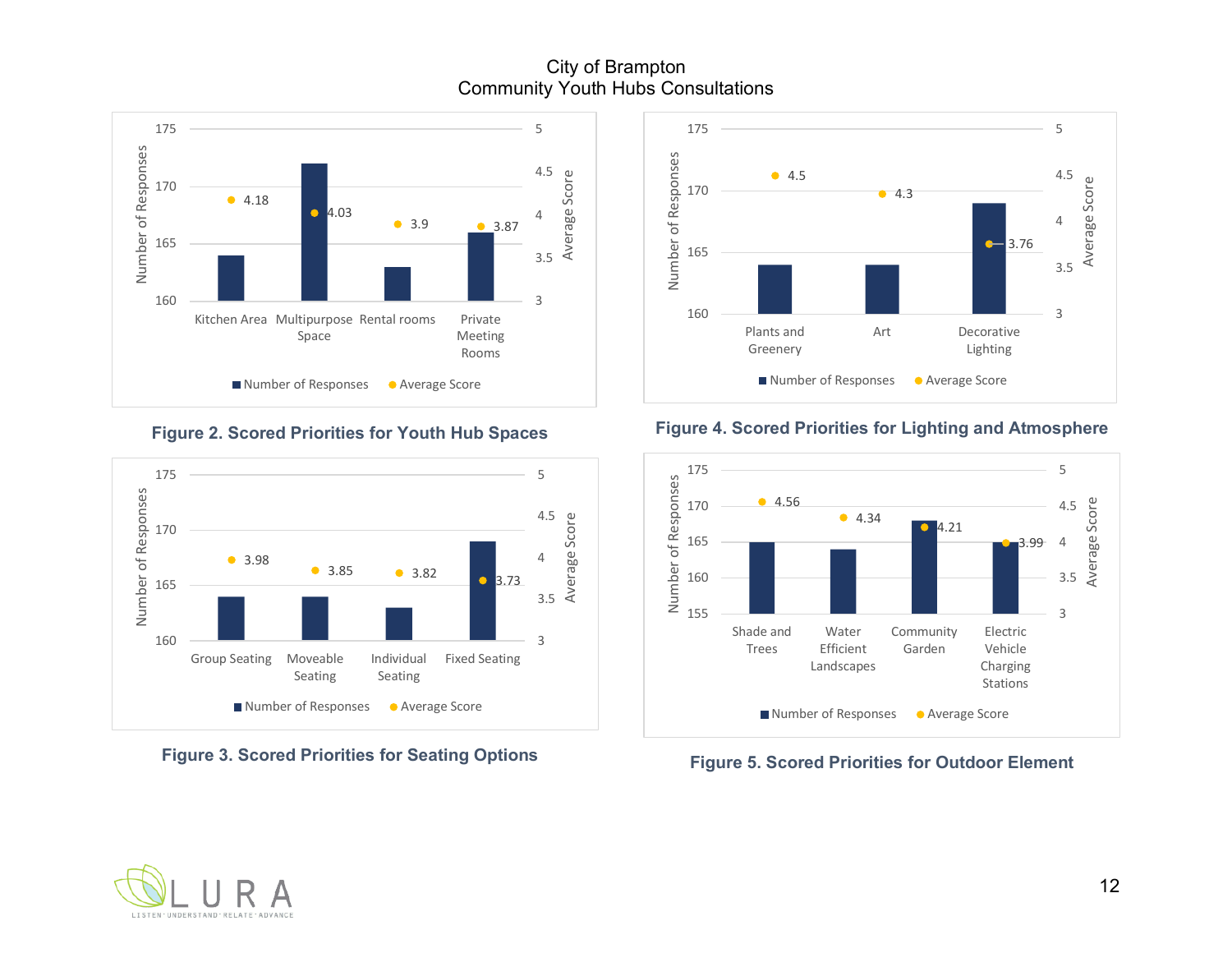All design features averaged between 3.73 and 4.5 meaning on average participants felt somewhere between neutral and strongly liking these features. Design features that scored on average, greater than 4 (Like) included:

- Providing shade and trees outside (4.56);
- Including plants and greenery (4.5);
- Creating water-efficient landscape (4.34);
- Including art (4.3);
- Allocating space for a community garden (4.21);
- Designing a kitchen area (4.18);
- Creating a multipurpose space (4.03).

Additional feedback on the design elements participants identified as important for both community youth hubs are outlined as follows, separated by consultation interest groups:

#### 3.3.2 Design Ideas from Youth

Youth identified the following themes related to the design of the Community Youth Hubs, separated by location:

#### *Century Gardens:*

- **Design Elements:** Participants provided an overarching set of design elements to consider when creating an attractive and welcoming space for youth, such as:
	- $\circ$  Large windows to let in natural light, creating a happy and energetic environment.
	- o Greenery and nature such as plants, green wall, and an aquarium.
	- o Displaying art pieces created by Brampton youth, such as murals.
	- $\circ$  Use glass planes between each study room to keep the area well lit and visible.
- **Furniture and Amenities:** Participants listed the following items for consideration within the Community Youth Hub space:
	- o Bean bag chairs and couches.
	- o Table games: pool table, air hockey, table tennis, foosball.
	- o Have outlets for charging and chargers to use.
	- o Access to free wi-fi, computers, and laptops.
	- o Microwaves for warming food.
	- o Vending machines.
	- o Filtered water stations.
	- o 3D printing station.
	- o Community bulletin boards and writing boards (dry-erase walls or glass panes).

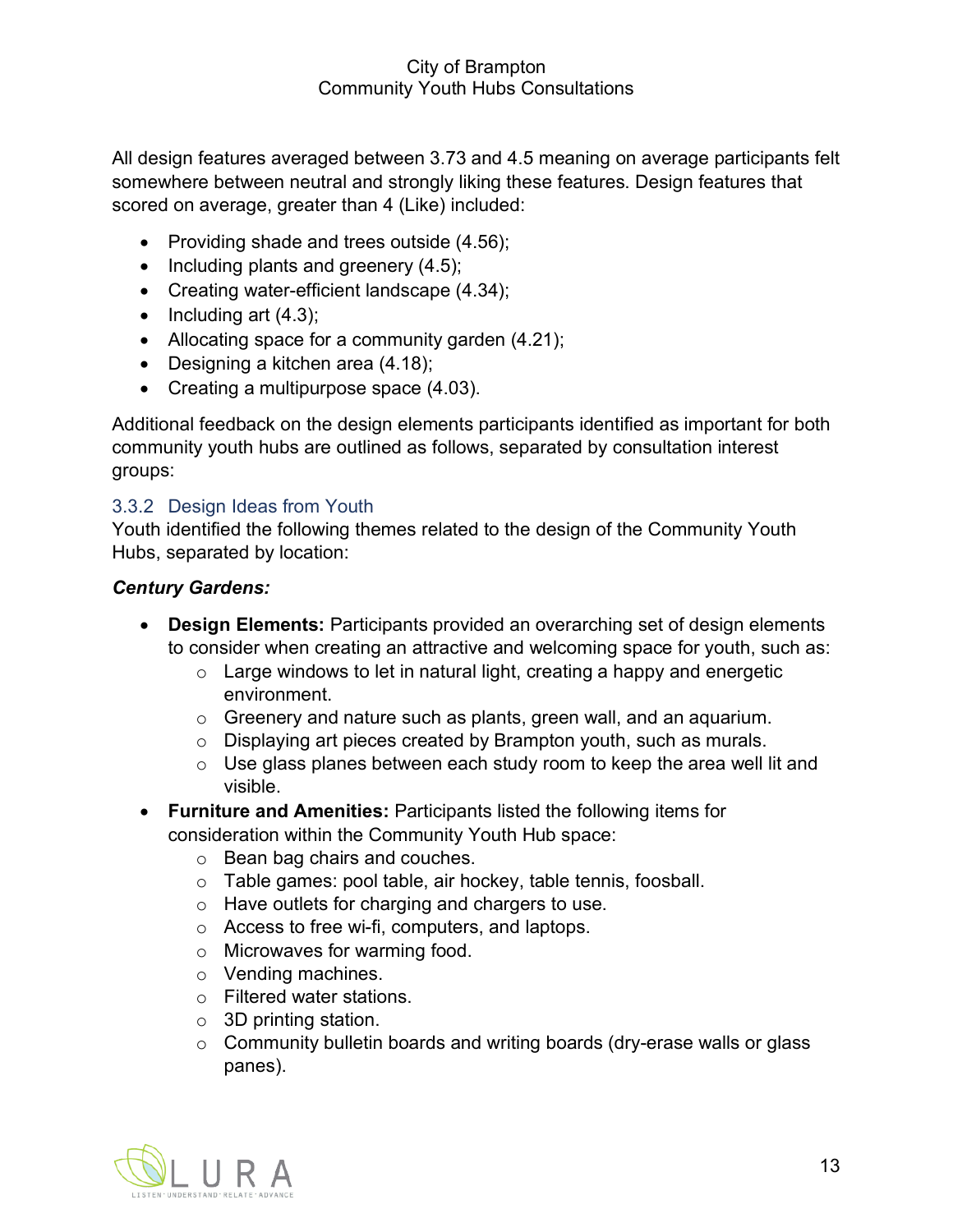- o Giving tree (add supportive messages which people can take and add other ones)
- o Place to print school materials for free.
- **Program and Activity Spaces:** Within the Community Youth Hub participants identified potential program and activity spaces that should be considered when designing the layout and configuration of the space, such as:
	- o Design art and soundproofed music studios.
	- o Bike room to keep bikes locked and safe and bike lanes leading to the youth hub.
	- o Photography area/Instagramable spaces.
	- o Amphitheatre space for performances and gathering.
	- $\circ$  Room for fitness classes that can accommodate a variety of fitness activities such as yoga and meditation, but also be used flexibly for other non-fitness activities such as seminars or workshops as needed.
	- o Creative corner.
	- o Have both quiet areas and area for group work.
	- o Garden patio with seating and outdoor decorative plants/community garden.
	- o Prayer/multi-faith space.
	- o Gaming and screen space to comfortably watch TV, sports events, and movies with friends.
	- o Programmed spaces of a sensitive nature, such as mental health counselling, should be easily accessible upon entering the Community Youth Hub and discreet (but still apparent to someone who has never used the service before that it exists) to avoid drawing attention to people who seek out these services.

## *South Fletcher's:*

- **Design Elements:** Participants provided an overarching set of design elements to consider when creating and attractive and welcoming space for youth, such as:
	- o Eco-friendly lighting.
	- o Eco-friendly facilities such as washrooms etc.
- **Furniture and Amenities:** Participants listed the following items for consideration within the Community Youth Hub space:
	- $\circ$  Large quantities and diversity of types of seating (e.g. tables and chairs, couches, and bar seating) to create hangout spaces.
	- o Table games.
	- o Desks and computers.
	- o Charging stations.
	- o Affordable food/snack options and microwave/vending machines.

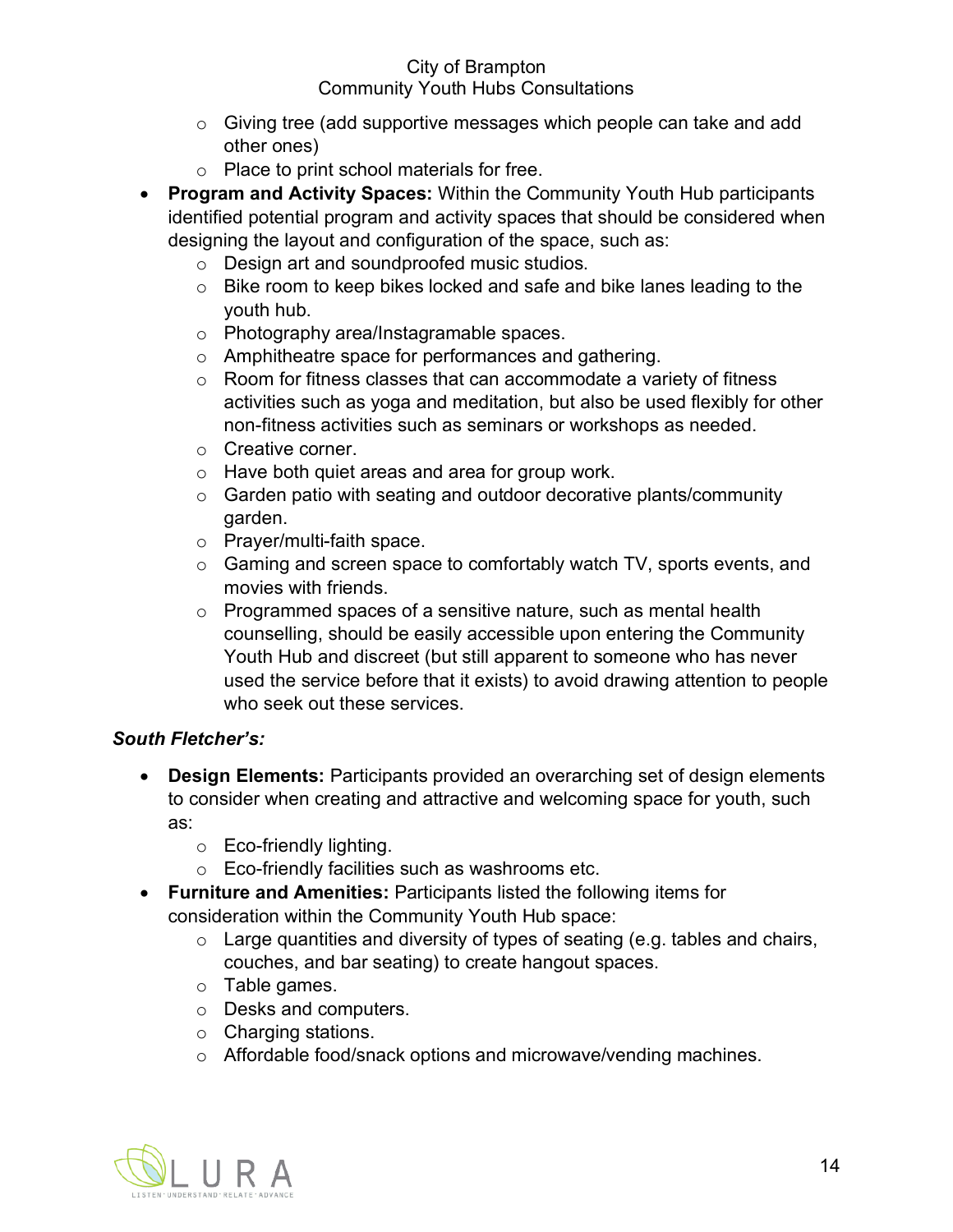- **Program and Activity Spaces:** Within the Community Youth Hub participants identified potential program and activity spaces that should be considered when designing the layout and configuration of the space, such as:
	- o Movie room.
	- o Boardgame space.
	- o Peaceful study areas.
	- o Garden space.

#### 3.3.3 Design Ideas from Youth Serving Organizations and Groups

Youth-serving organizations identified the following themes related to the design of the Community Youth Hubs, separated by location:

#### *Century Gardens:*

- **Design Elements:** Participants provided an overarching set of design elements to consider when creating and attractive and welcoming space for youth, such as:
	- o Install planting and create natural, pleasant, and visually appealing/calming areas.
	- o Have many large windows.
	- o Connect indoors to outside.
	- o Art murals for them paint which can be themed according to area
	- o Have all furniture, spaces, and design elements accessible.
	- o Make the space feel like a "home away from home".
- **Furniture and Amenities:** Participants listed the following items for consideration within the Community Youth Hub space:
	- o Comfortable couches.
	- o Display wall to showcase youth work and achievements.
- **Program and Activity Spaces:** Within the Community Youth Hub participants identified potential program and activity spaces that should be considered when designing the layout and configuration of the space, such as:
	- o Include a community kitchen for cooking classes and communal cooking.
	- o Extend outdoor space.
	- o Space for music, filming, games and entertainment (i.e. game consoles).
	- o Counselling offices.
	- o Have a youth-run café or restaurant with low cost options and free food events or catered networking events.

## *South Fletcher's:*

- **Design Elements:** Participants provided an overarching set of design elements to consider when creating and attractive and welcoming space for youth, such as:
	- o Use eco-friendly materials.
	- o Have plants.

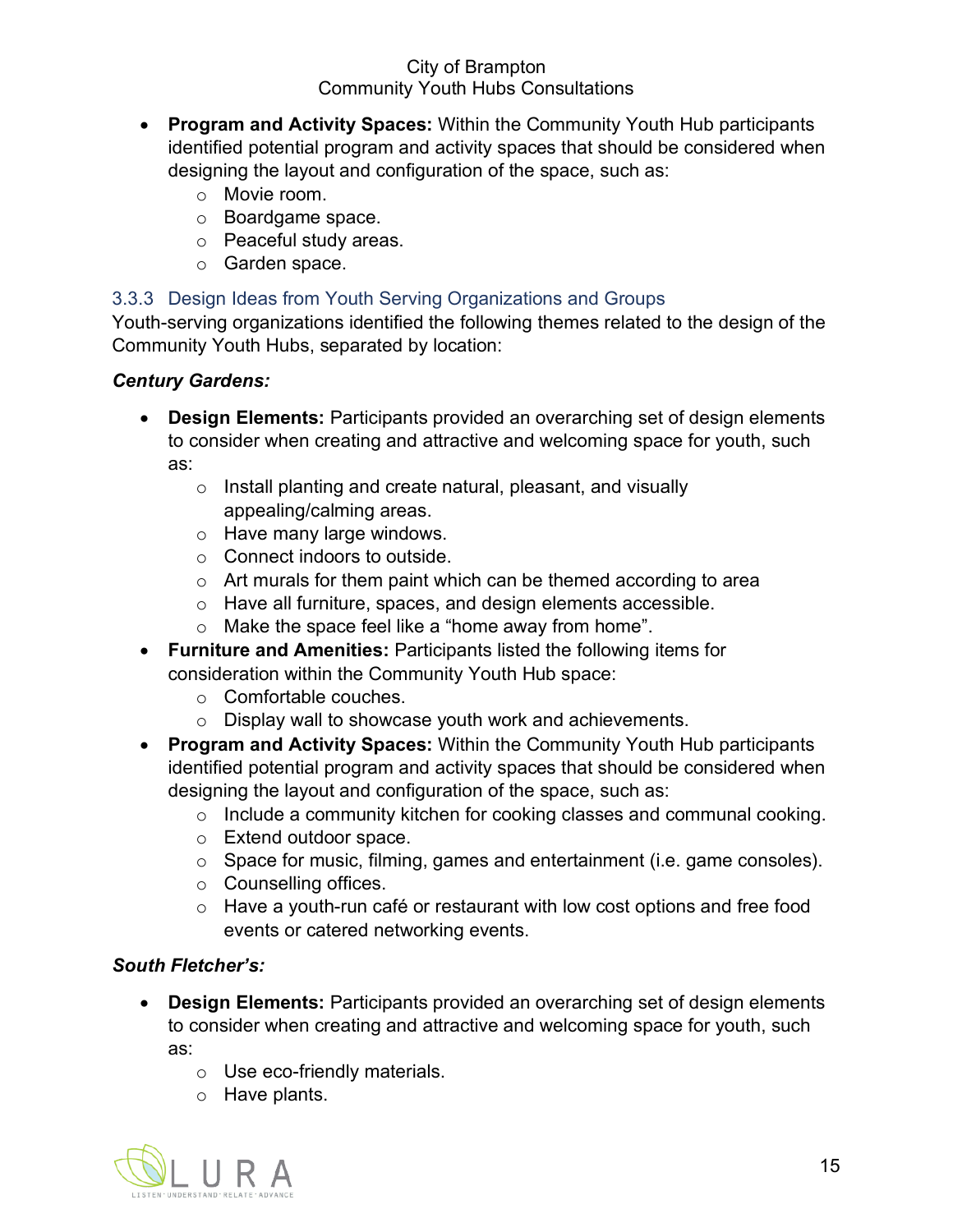- o Nice windows for natural light.
- o Energy Efficient Lighting.
- **Furniture and Necessities:** Participants listed the following items for consideration within the Community Youth Hub space:
	- o Furniture should support activities such as board game playing and movie nights.

#### 3.3.4 Design Ideas from City Staff

City staff identified the following themes related to the design of the Community Youth Hubs, separated by location:

#### *Century Gardens:*

- **Design Elements:** Participants provided an overarching set of design elements to consider when creating and attractive and welcoming space for youth, such as:
	- o Design areas to be accessible to all (i.e., wheelchair access, participants with autism and other disabilities).
	- o Include green roof/solar panels, sustainable materials, water stations, multi-waste separation systems.
- **Furniture and Amenities:** Participants listed the following items for consideration within the Community Youth Hub space:
	- o Access to tools/equipment such as 3D printing, jukebox and free internet
	- o Have lockers (free of charge).
- **Program and Activity Spaces:** Within the Community Youth Hub participants identified potential program and activity spaces that should be considered when designing the layout and configuration of the space, such as:
	- o Have different zones to include diverse activities (i.e. ping pong, collaborative zones, quite zone, kitchen etc.).
	- o Having a space to make music (DJ area).
	- o Quite space for yoga, stretching, meditating.
	- o Connected to outdoor seating areas and gardens.
	- $\circ$  Not be a bookable space (walk-in) but have open spaces separated by glass walls and that is flexible to use.
	- o Have gender neutral washrooms.

#### *South Fletcher's:*

- **Design Elements:** Participants provided an overarching set of design elements to consider when creating and attractive and welcoming space for youth, such as:
	- o Movable soundproof walls/barriers.
	- o Multi-waste separation systems.
	- o Live plant wall.
	- o Graffiti Wall.

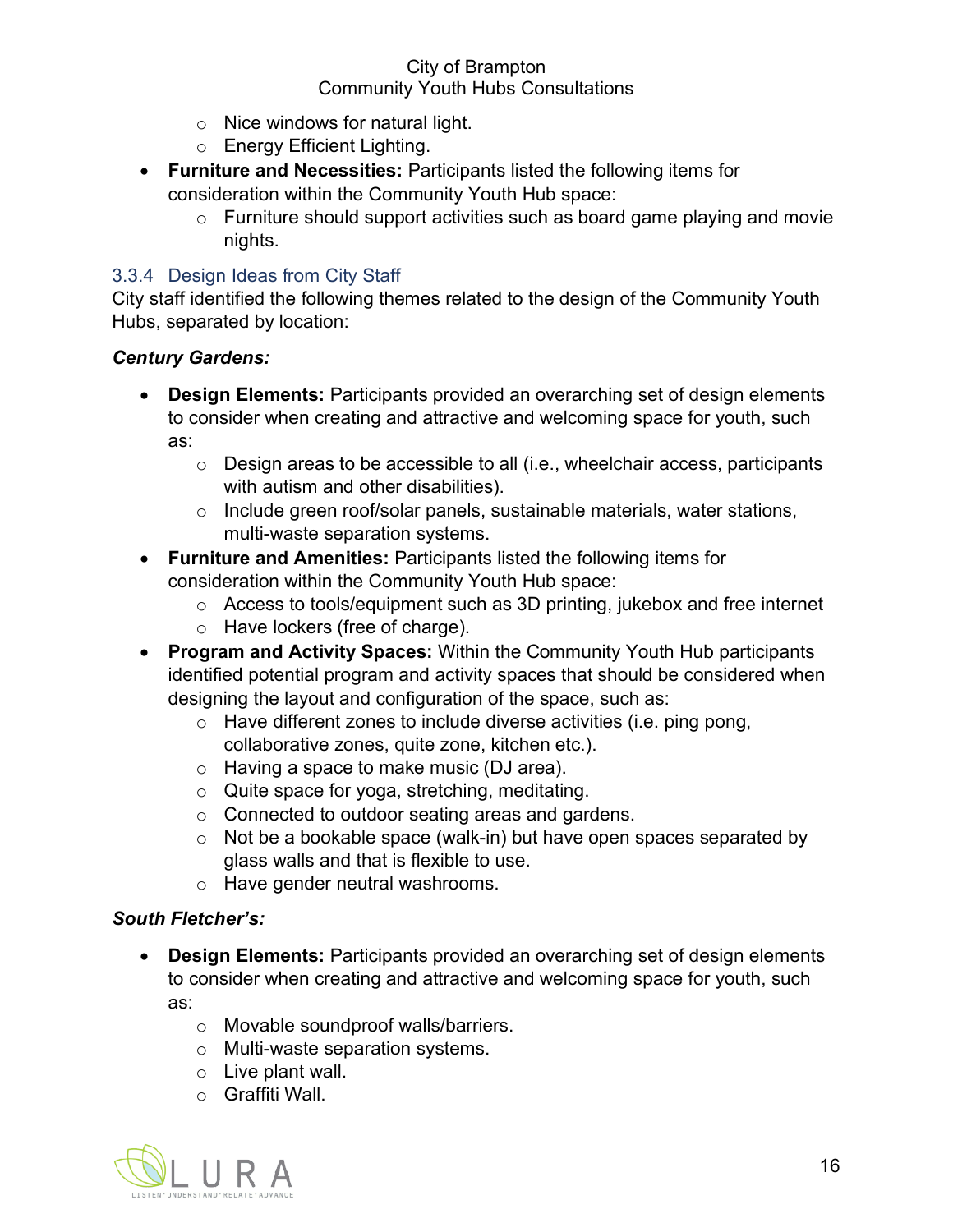- o Natural sunlight.
- **Furniture and Necessities:** Participants listed the following items for consideration within the Community Youth Hub space:
	- $\circ$  Should cater to a specific age group as it is a small space (i.e. 21-29).
	- o Remove/reduce police presence.
- **Program and Activity Spaces:** Within the Community Youth Hub participants identified potential program and activity spaces that should be considered when designing the layout and configuration of the space, such as:
	- $\circ$  Be more of a relaxing hangout zone as it already has a library
	- o Bookable and non-bookable rooms.
	- o Kitchen.

## <span id="page-20-0"></span>**3.4 Operating Model**

Youth-serving organizations and groups were asked an additional question to gather feedback on potential operating models for the Community Youth Hubs. The City of Brampton proposed in its initial business case three operating models which were:

- **The City as the lead agency** where the City operates, maintains, and delivers programming in collaboration with community service providers and engaging youth in the community;
- **External organization(s) as the lead agency** where one or more external agencies deliver services and programs at the Community Youth Hubs aligned with the City's vision for these spaces; or
- **Open bookable space** where the City operates and maintains these spaces which are available for rent by service providers and youth on demand.

Youth serving organization representatives identified the following when discussing the proposed operating models:

| Operating<br>Model                                       | Advantages                                                                                                            | <b>Disadvantages</b>                                                                                                                                 |
|----------------------------------------------------------|-----------------------------------------------------------------------------------------------------------------------|------------------------------------------------------------------------------------------------------------------------------------------------------|
| City as the lead<br>agency                               | Clear path of<br>$\bullet$<br>accountability.<br>Access to many free<br>$\bullet$<br>resources                        | City may not be as aware of<br>on-the-ground needs of youth<br>as external organizations.<br>Youth may be intimidated by<br>the City given its size. |
| <b>External</b><br>organization as<br>the lead<br>agency | Dedicated youth-space<br>With external<br>organizations, this can<br>bring in new resources and<br>ideas to the space | External organizations may<br>prioritize their interests in the<br>space at the expense of others                                                    |
| Open bookable<br>space                                   | Provides flexibility to<br>$\bullet$<br>respond to youth needs as<br>they arise.                                      | May limit access to the space<br>or create inconsistent access<br>leading to confusion and                                                           |

## **Table 5. Community Youth Hub Operating Model Matrix**

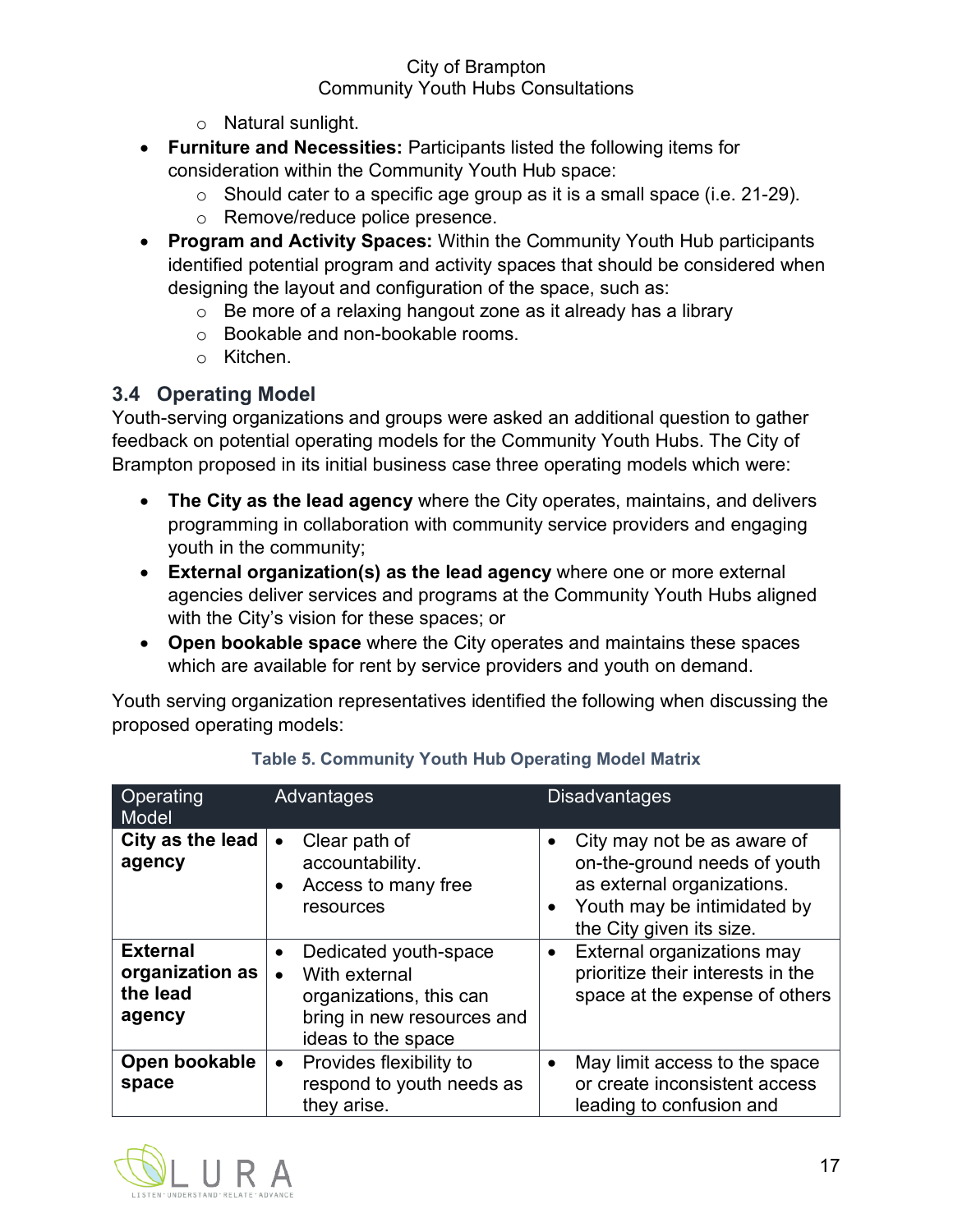| Operating<br>Model | Advantages | <b>Disadvantages</b>                          |
|--------------------|------------|-----------------------------------------------|
|                    |            | additional barriers to visiting<br>the space. |

Additionally, youth serving organizations and groups noted the following general ideas about the operating model:

- The three operating models should not be mutually exclusive, rather they should borrow elements of each other where relevant to provide a model most optimal to meeting the needs of youth in Brampton.
- This should be a collaborative approach with ongoing conversations and a strong feedback loop where the process is continuously assessed
- Needs to have a champion (either the city or external organization) that comes up with a strategy/vision and is accountable towards that vision.
- The City should consider a Community Youth Hubs Committee that meets with youth serving organizations, youth groups, and youth at-large on a regular basis to discuss opportunities for refining programming and opportunities as interests evolve or new interests emerge.

## <span id="page-21-0"></span>**3.5 Operating Hours**

Participants were asked through the online questionnaire and Instagram polls what times the Community Youth Hubs should be open and programmed. Participants in both the online questionnaire and the Instagram polls indicated weekday evenings (after 5:00 PM) and weekends during the day (9:00 AM to 5:00 PM) as important times for these spaces to be available to youth.



**Figure 6. Time-of-day youth identified the Community Youth Hubs should be open.**

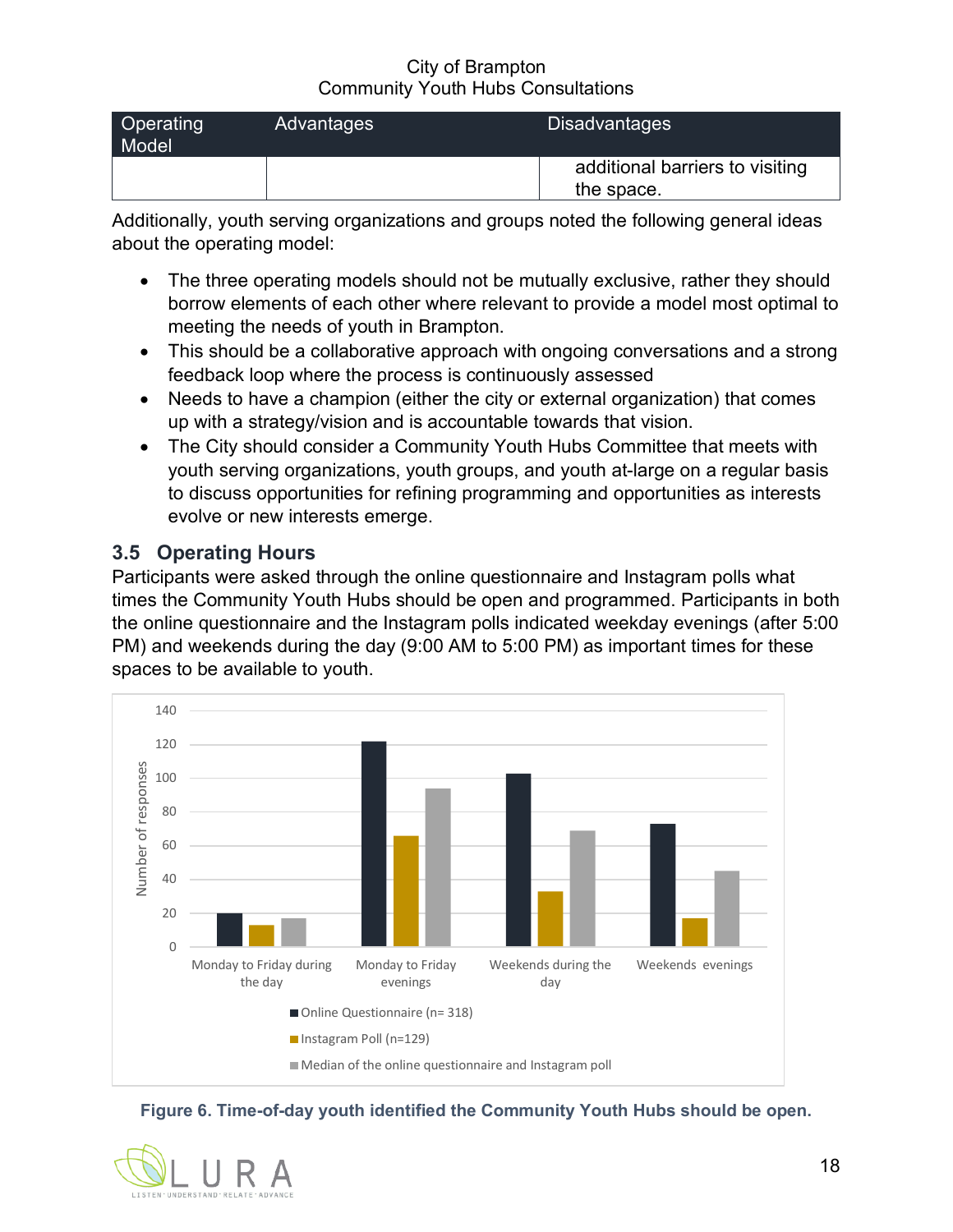Youth participants who attended the virtual workshops generally responded in a similar fashion, identifying weekday evening and weekends during the day as important times for youth to be able to access the Community Youth Hubs and for programs to take place. Participants identified in their feedback the following key points related to accessing the Community Youth Hubs:

- A portion of these spaces should always be accessible to youth who want to drop-in, so that no person is ever turned away when they arrive.
- Programming, services, and activities should run primarily after school during weekdays and during the daytime on weekends when youth are most available.
- Mornings were also identified as important times that could provide breakfast programs and a space for youth to hangout before school starts.
- Programming timing should be intentional to target different sub-age groups of youth. For instance, university/college-age youth may benefit from programs during the day and evening when they are not in class.
- Friday evenings were identified as an opportunity for extended Community Youth Hub hours later into the evening.
- The Community Youth Hubs operating hours should be consistent, well-known, and extend later than other existing youth hangout spaces, such as libraries and recreation centres.

## <span id="page-22-0"></span>**3.6 Barriers to Participation**

Participants were asked through the online questionnaire and Instagram polls what barriers prevent them from accessing the City of Brampton's recreation and youth programming currently. Participants identified not knowing what is available as the top barrier to participation but also emphasized that work or school, program cost, distance, program timing, and an uncomfortable vibe present barriers to their participation.

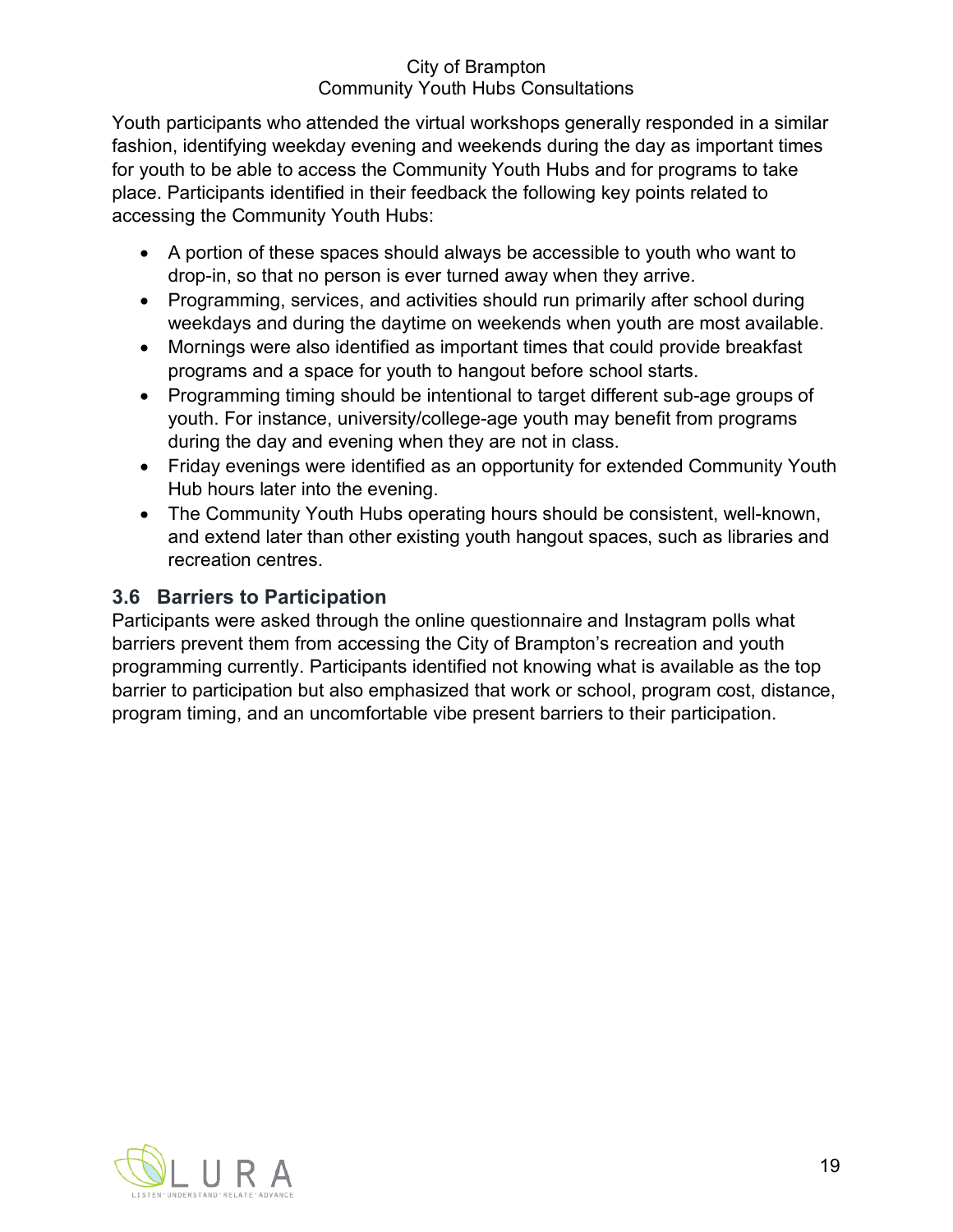City of Brampton Community Youth Hubs Consultations



**Figure 7. Barriers to youth accessing programs in Brampton.**

During the virtual workshops, participants proposed several solutions to these barriers such as:

- Provide free, pay-what-you-can, or low-cost programs, services, and food options to be financially equitable.
- Providing secure, sheltered, and well-illuminated places to lock bicycles at the Community Youth Hubs.
- Consider subsidizing transportation for youth to reach the Community Youth Hubs, or provide options to help get youth home safely after dark, such as a walk-safe or drive-safe program operating in the immediate area.
- Continually engage with youth to understand what interests them to ensure programs are relevant.
- Be aware of the potential for the space to be too successful causing it to constantly be crowded and less appealing.
- Accommodate all religions and cultures when planning events and spaces.
- Provide opportunities for youth to rent spaces in the Community Youth Hub for self-directed events that do not require an adult to co-sign.
- Increased outreach through communication channels that youth interact with frequently such as Instagram and posters in schools. More information on outreach and communication is included in Section 3.7.

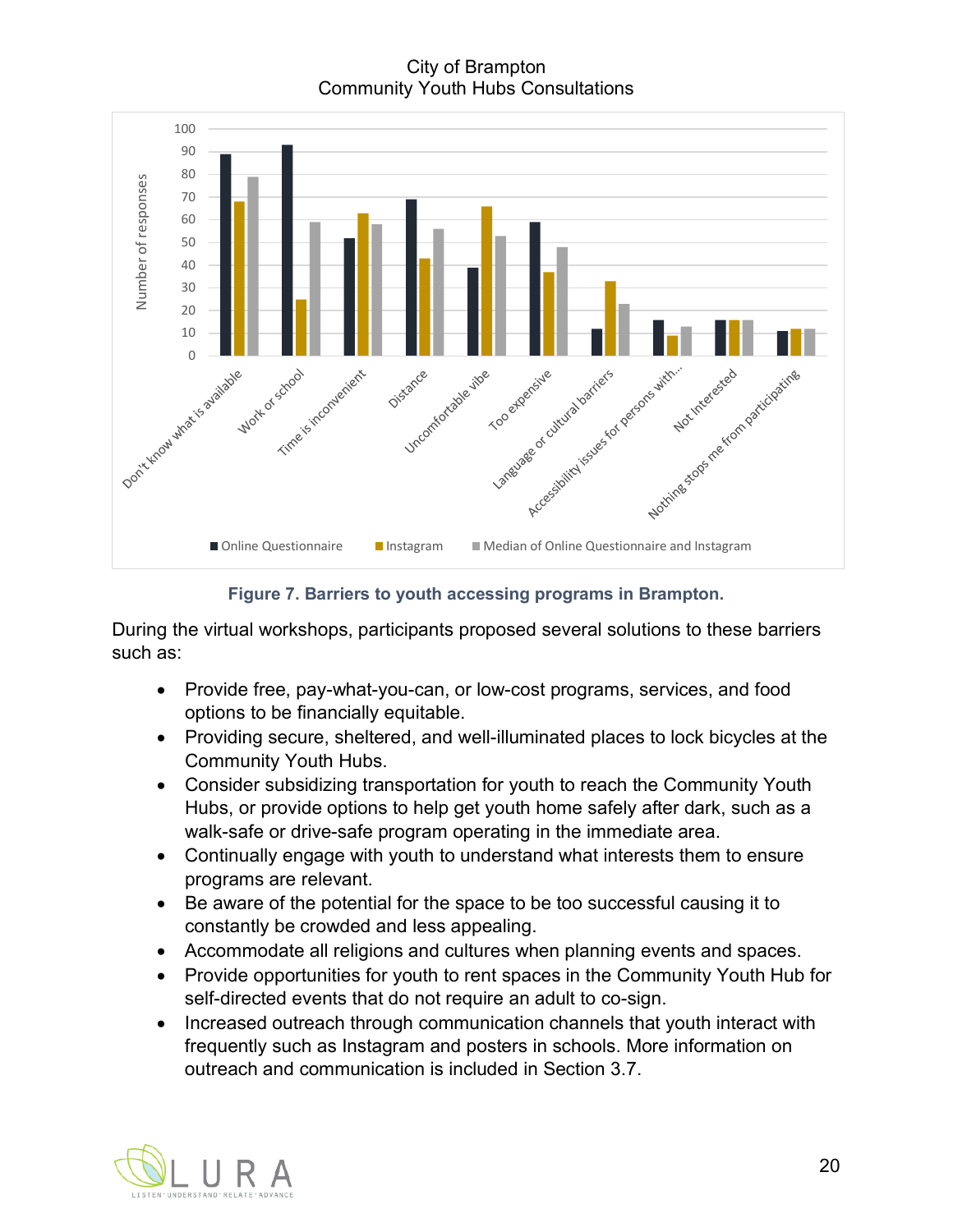Participants also identified barriers to participation beyond the scope of the Community Youth Hubs initiative such as:

- Public transit service that is infrequent, too expensive, and does not efficiently travel to places youth want to go.
- Insufficient safe active transportation (walking and cycling) routes to reach places youth want to go.
- There should be some sort of transportation from the youth hub to go back home, most notably at night.

# <span id="page-24-0"></span>**3.7 Outreach and Communication**

Questionnaire respondents were asked to identify the best ways for the City of Brampton to connect with youth to inform them about the Community Youth Hubs and programs they offer. Figure 6 provides a summary of the potential youth outreach tactics the City of Brampton might employ and are organized by broader communication categories that these tactics fall within. These findings demonstrate that while social media platforms are important tools to communicate the existence, programs, and services offered by the Community Youth Hubs, additional forms of outreach will continue to play a complementary role in reaching youth.



## **Figure 8. Potential Youth Outreach Tactics**

During the virtual workshops, participants also identified in their comments some important considerations for how the Community Youth Hubs are promoted and advertised:

• Use social media (particularly Instagram) to drive promotion of these spaces.

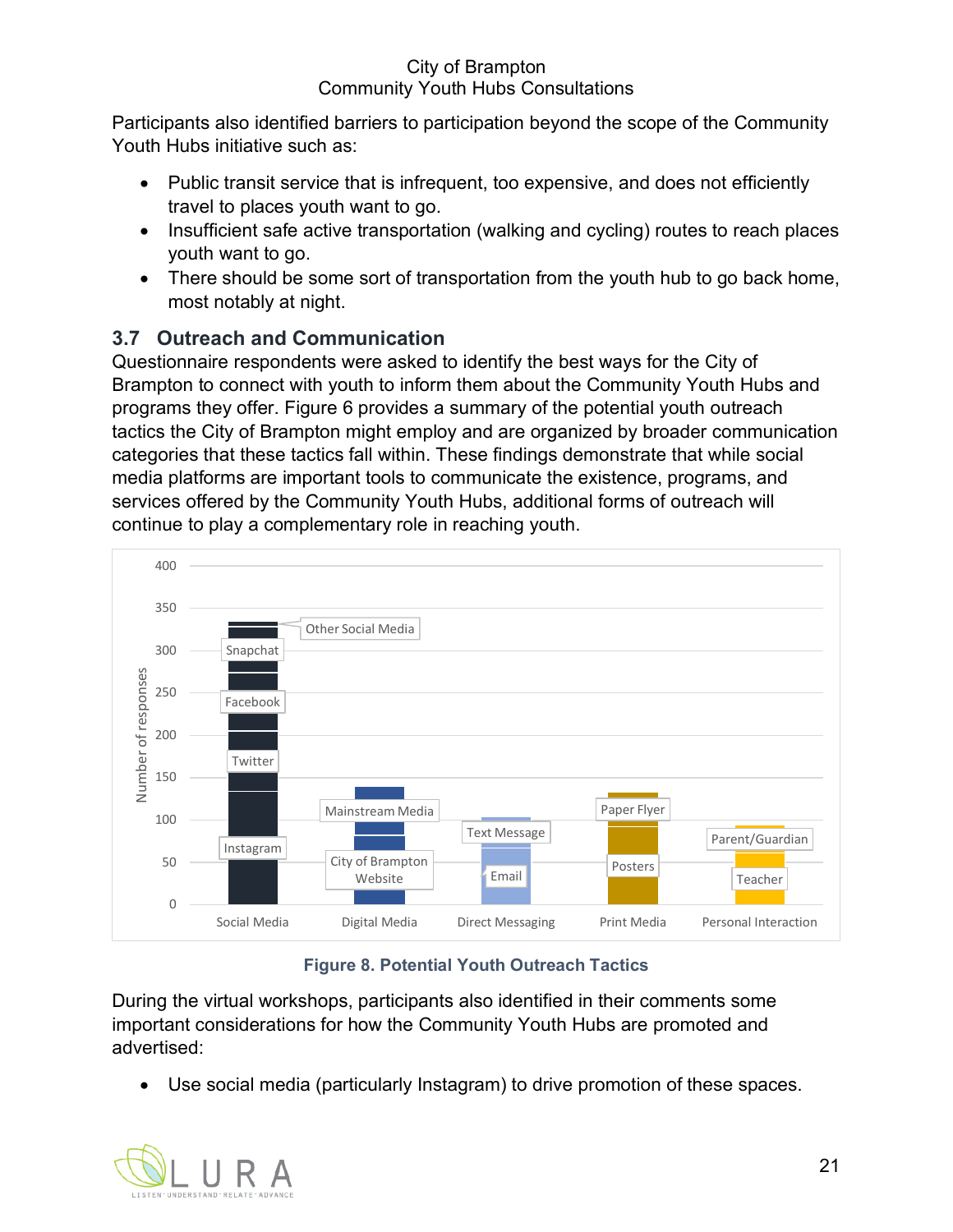- o Consider the aesthetics of the Community Youth Hub spaces to make them "Instagrammable" so that youth that visit serve as informal ambassadors in promoting the space as interesting.
- o Have giveaways and/or competitions advertised through social media.
- o Consider social media promotions with youth-produced content.
- Create a Community Youth Hub Ambassador role (volunteer or paid) to help with promotion of these spaces so outreach is authentic.
- Have Brampton recreation staff visit places youth already visit to promote the Community Youth Hubs.
- Provide resources to schools such as poster, flyers, announcements, and newsletters for both staff and students.

# <span id="page-25-0"></span>4 Next Steps

What we heard from these consultations provides important context to move the Community Youth Hubs idea forward by providing a better sense of opportunities for these spaces. The City of Brampton will begin the process of procuring architects to design the proposed Community Youth Hub projects, while working to reflect the ideas and feedback generated through this consultation process.